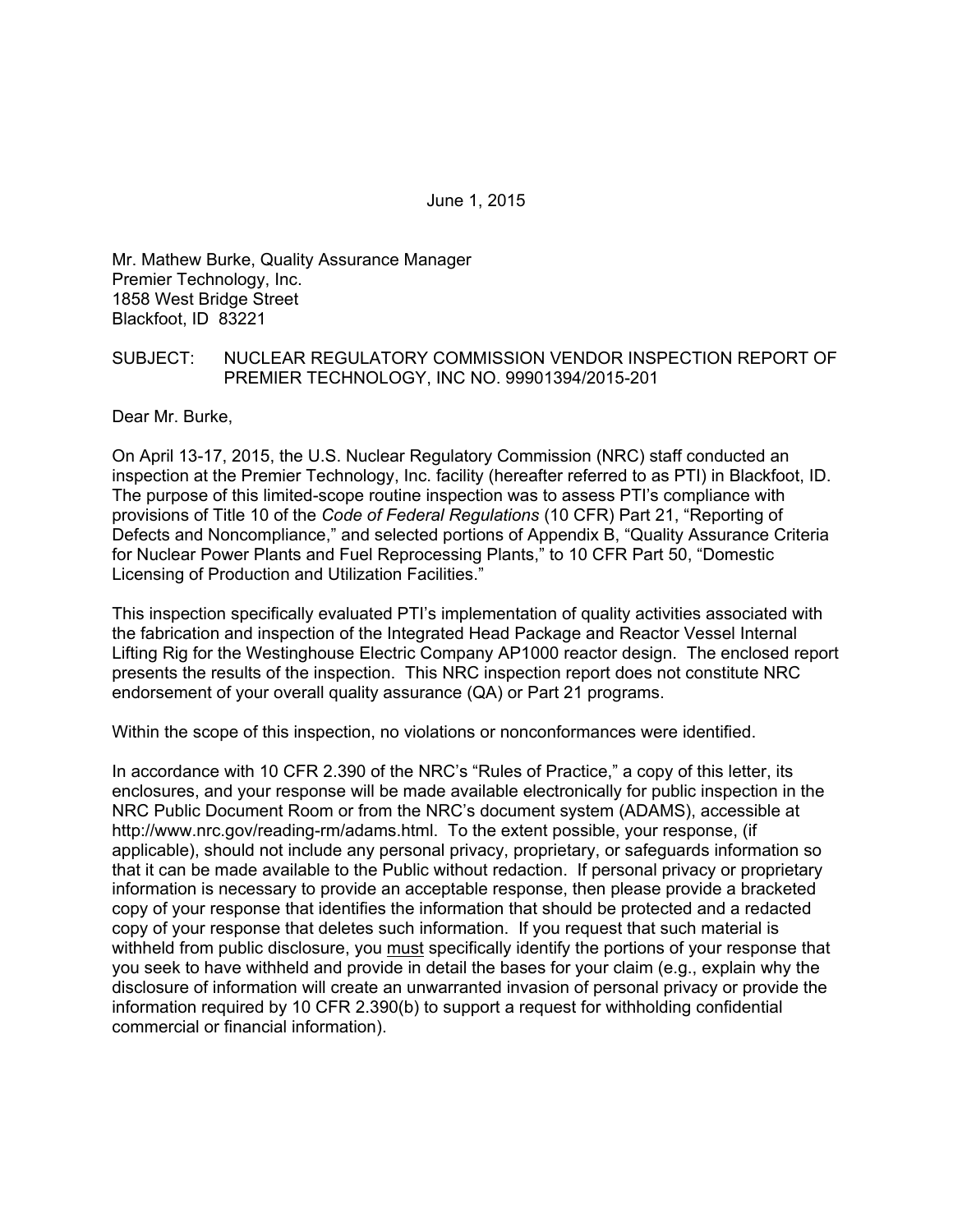M. Burke  $-2 -$ 

If Safeguards Information is necessary to provide an acceptable response, please provide the level of protection described in 10 CFR 73.21.

Sincerely,

## */RA/*

Edward H. Roach, Chief Mechanical Vendor Inspection Branch Division of Construction Inspection and Operational Programs Office of New Reactors

Docket No.: 99901394

Enclosure: Inspection Report No. 99901394/2015-201 and Attachment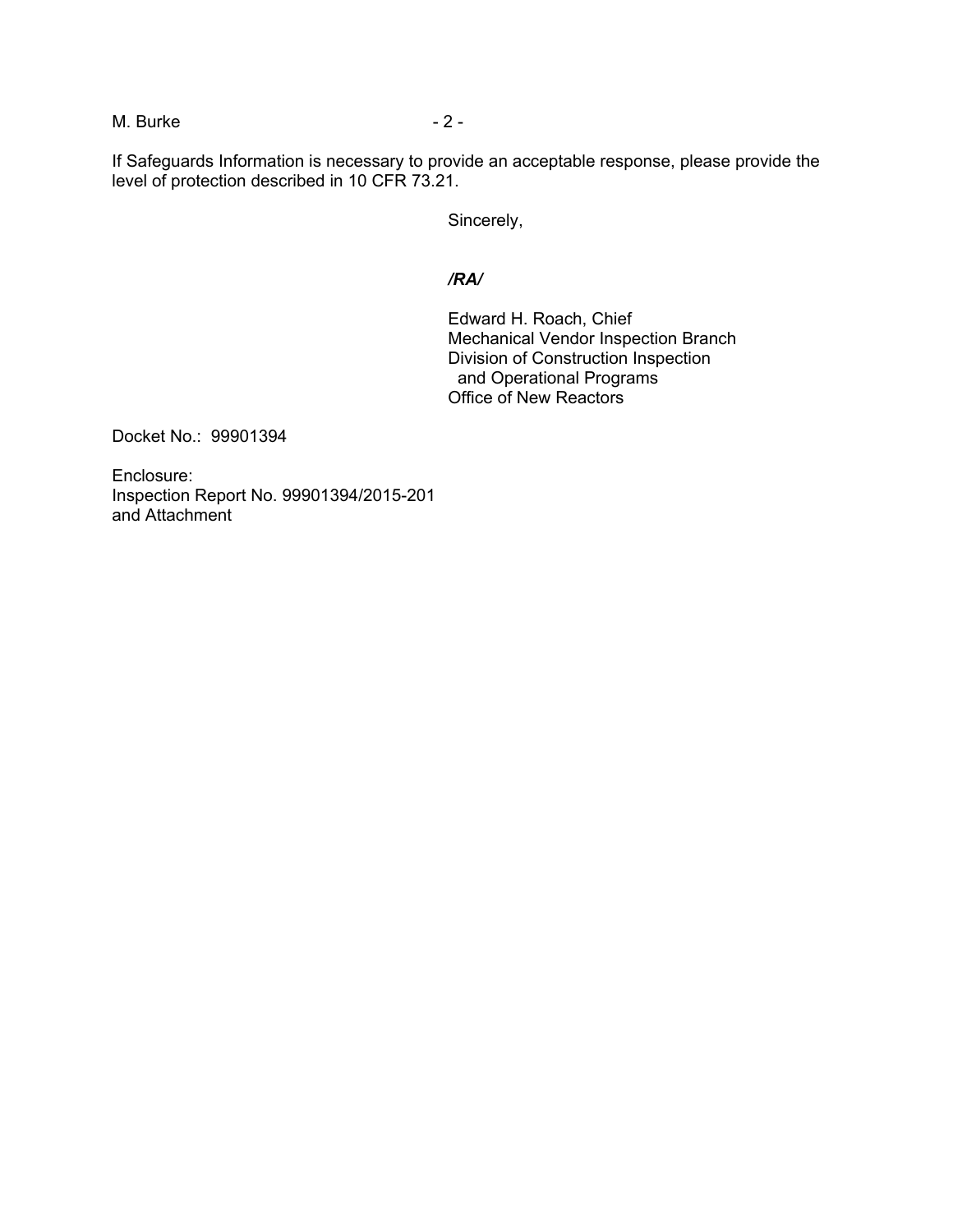M. Burke  $-2 -$ 

If Safeguards Information is necessary to provide an acceptable response, please provide the level of protection described in 10 CFR 73.21.

Sincerely,

#### */RA/*

Edward H. Roach, Chief Mechanical Vendor Inspection Branch Division of Construction Inspection and Operational Programs Office of New Reactors

Docket No.: 99901394

Enclosure: Inspection Report No. 99901394/2015-201 and Attachment

DISTRIBUTION: ASakadales KKavanagh RRasmussen NRO\_DCIP\_Distribution

| ADAMS Accession No.: ML15132A142 *Concurred via email | <b>NRO-002</b> |                       |               |                 |  |
|-------------------------------------------------------|----------------|-----------------------|---------------|-----------------|--|
| <b>OFC</b>                                            | NRO/DCIP/MVIB  | NRO/DCIP/MVIB         | RII/DCI/CIB3  | NRO/DCIP/QVIB   |  |
| <b>NAME</b>                                           | <b>BClarke</b> | <b>YDiaz-Castillo</b> | DHarmon*      | <b>TKendzia</b> |  |
| <b>DATE</b>                                           | 05/28/15       | 05/26/15              | 05/21/15      | 05/20/15        |  |
| <b>OFC</b>                                            | NRO/DCIP/MVIB  | NRO/DCIP/MVIB         | NRO/DCIP/MVIB |                 |  |
| <b>NAME</b>                                           | <b>ETorres</b> | LMicewski             | ERoach        |                 |  |
| <b>DATE</b>                                           | 05/20/15       | 05/28/15              | 06/01/15      |                 |  |
| AFFIAILL BEAARD AABV                                  |                |                       |               |                 |  |

**OFFICIAL RECORD COPY**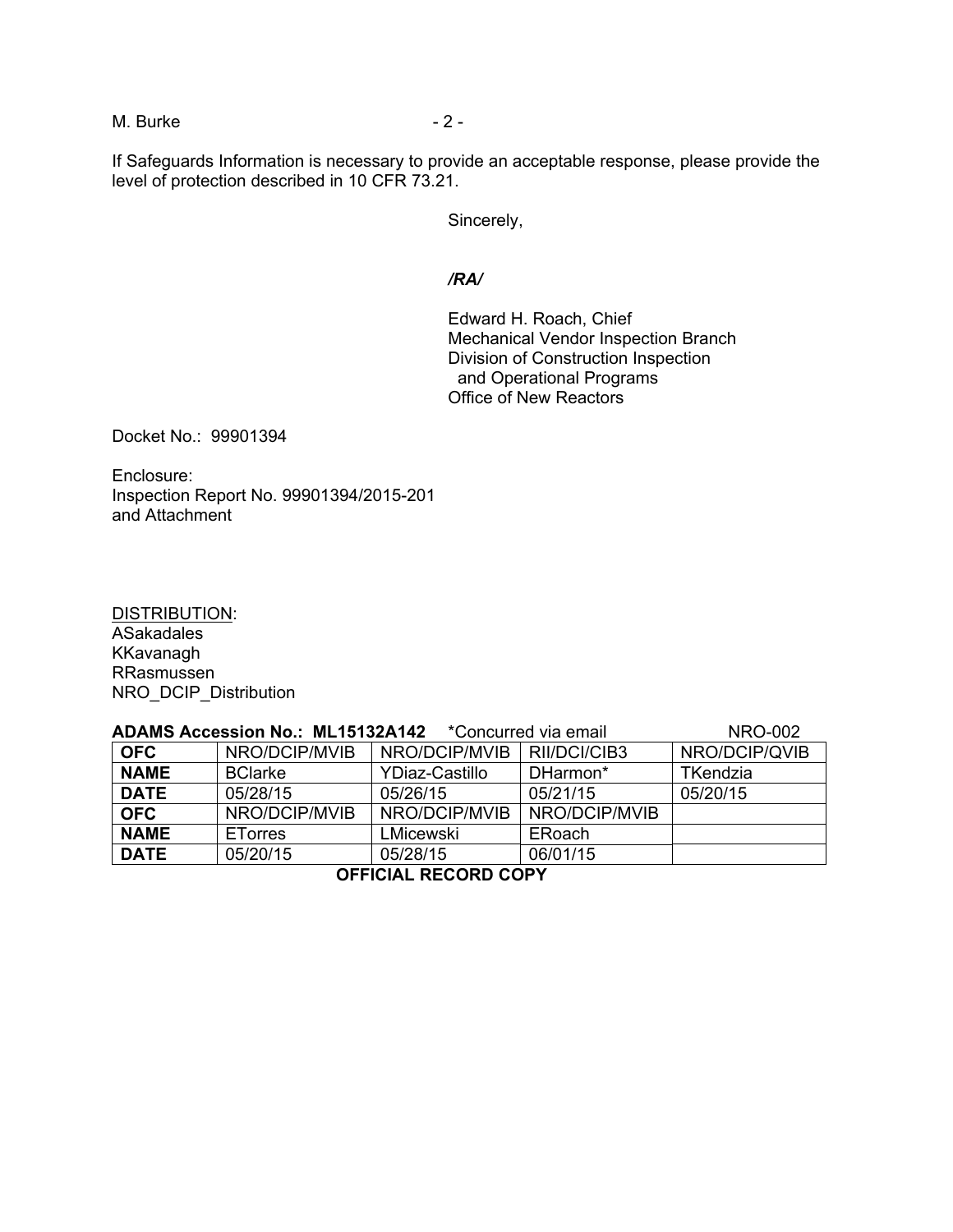#### **U.S. NUCLEAR REGULATORY COMMISSION OFFICE OF NEW REACTORS DIVISION OF CONSTRUCTION INSPECTION AND OPERATIONAL PROGRAMS VENDOR INSPECTION REPORT**

| Docket No.:                       | 99901394                                                                                                                                                                                         |                                                                                                   |                    |  |
|-----------------------------------|--------------------------------------------------------------------------------------------------------------------------------------------------------------------------------------------------|---------------------------------------------------------------------------------------------------|--------------------|--|
| Report No.:                       | 99901394/2015-201                                                                                                                                                                                |                                                                                                   |                    |  |
| Vendor:                           | Premier Technology, Inc.<br>1858 West Bridge Street<br>Blackfoot, ID 83221                                                                                                                       |                                                                                                   |                    |  |
| <b>Vendor Contact:</b>            | Mr. Mathew Burke<br><b>Quality Assurance Manager</b><br>E-mail: mburke@ptius.net<br>Phone: (208) 782-9122                                                                                        |                                                                                                   |                    |  |
| <b>Nuclear Industry Activity:</b> | Premier Technology, Inc. (PTI) manufactures the Integrated Head<br>Package (IHP) and Reactor Vessel Internal Lifting Rig (RVILR) for<br>the Westinghouse Electric Company AP1000 reactor design. |                                                                                                   |                    |  |
| <b>Inspection Dates:</b>          | April 13 - 17, 2015                                                                                                                                                                              |                                                                                                   |                    |  |
| Inspectors:                       | Laura Micewski<br><b>Brent Clarke</b><br>Yamir Diaz-Castillo<br>David Harmon<br><b>Thomas Kendzia</b><br><b>Edgardo Torres</b>                                                                   | NRO/DCIP/MVIB<br>NRO/DCIP/MVIB<br>NRO/DCIP/MVIB<br>RII/DCI/CIB3<br>NRO/DCIP/QVIB<br>NRO/DCIP/MVIB | <b>Team Leader</b> |  |
| Approved by:                      | Edward H. Roach, Chief<br><b>Mechanical Vendor Inspection Branch</b><br>Division of Construction Inspection<br>and Operational Programs<br><b>Office of New Reactors</b>                         |                                                                                                   |                    |  |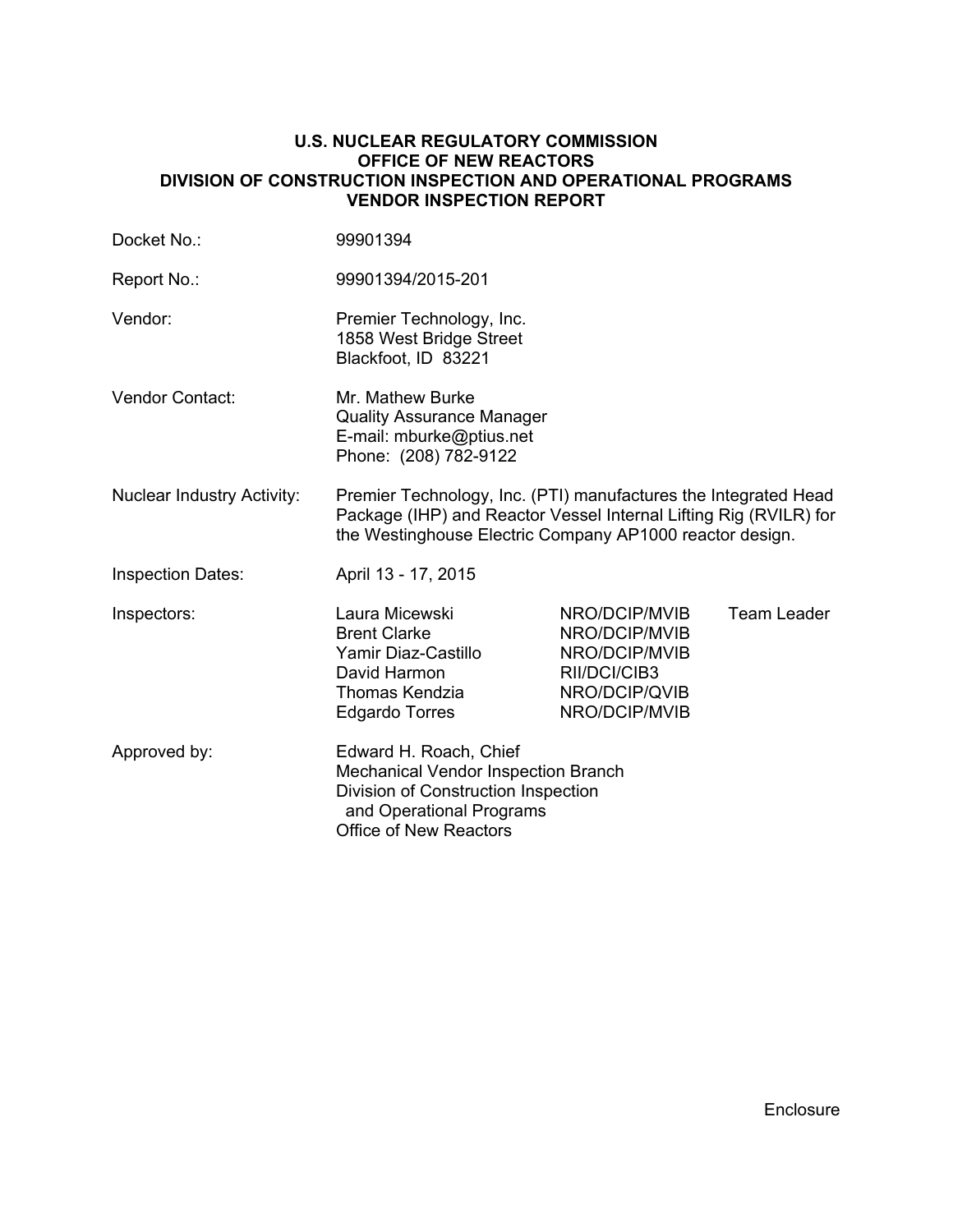# **EXECUTIVE SUMMARY**

### Premier Technology, Inc. 99901394/2015-201

The U.S. Nuclear Regulatory Commission (NRC) staff conducted a vendor inspection at the Premier Technology, Inc. facility (hereafter referred to as PTI) to verify that it had implemented an adequate quality assurance (QA) program that complies with the requirements of Appendix B, "Quality Assurance Criteria for Nuclear Power Plants and Fuel Reprocessing Plants," to Title 10 of the *Code of Federal Regulations* (10 CFR) Part 50, "Domestic Licensing of Production and Utilization Facilities." In addition, the inspectors also verified that PTI implemented a program under 10 CFR Part 21, "Reporting of Defects and Noncompliance," that met the NRC's regulatory requirements. The inspectors conducted the inspection from April 13-17, 2015. This was the initial NRC vendor inspection at the PTI facility.

Some of the specific activities observed by the inspectors included:

- Liquid penetrant test (PT) inspection of Virgil C. (VC) Summer Unit 2 Lift Leg G02-a
- Dimensional and visual test (VT) for welds on VC Summer Unit 2 Lift Leg G02-a
- Flux core arc welding of VC Summer Unit 2 Lift Leg G02-b
- Walkdown of the welding material storage area, specifically, verifying weld rod storage conditions
- Walkdown of coating application facilities, including three coating bays, coating storage room and blasting facilities
- Application activity of safety-related Carboline 890N coating to Zone PIC-II/Zone 3 3-II containment materials.
- Material testing (spectrometer, N2 analysis, and tensile strength testing) for commercial-grade dedication of ASTM A240 plate material

The following regulations served as the bases for the NRC inspection:

- Appendix B to 10 CFR Part 50
- 10 CFR Part 21

During the course of this inspection, the inspectors implemented Inspection Procedure (IP) 43002, "Routine Inspections of Nuclear Vendors"; IP 43004, "Inspection of Commercial-Grade Dedication Programs"; and IP 36100, "Inspection of 10 CFR Part 21 and Programs for Reporting Defects and Noncompliance."

The information below summarizes the results of this inspection.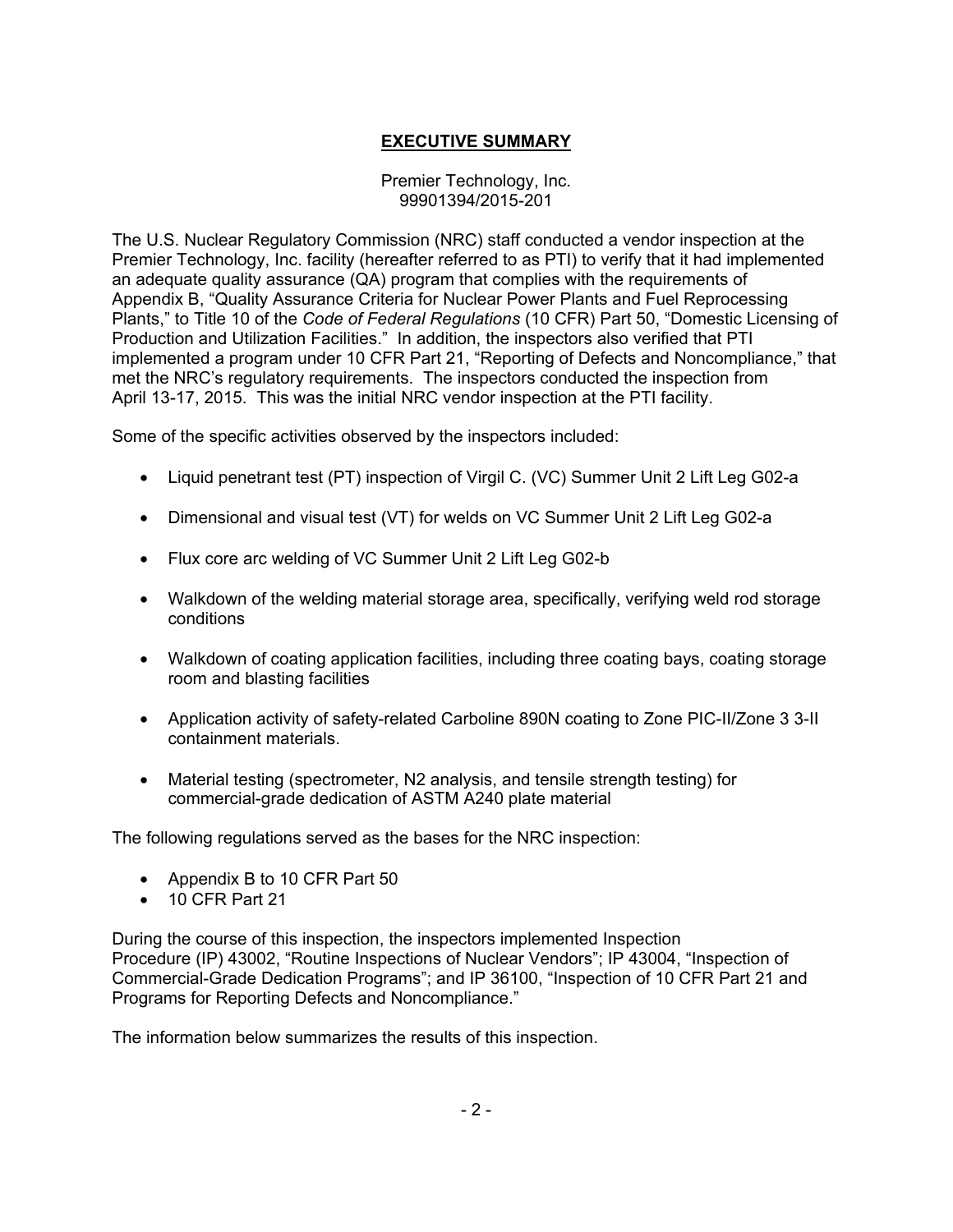# Design Control and Commercial-Grade Dedication

The inspectors concluded that PTI established a program that adequately controls design changes and commercial-grade dedication (CGD) in accordance with the regulatory requirements of Criterion III, "Design Control," of Appendix B to 10 CFR Part 50. Based on the limited sample of documents reviewed, the inspectors also determined that PTI is effectively implementing its design control and CGD. No findings of significance were identified.

## Nonconforming Materials, Parts, or Components

The inspectors concluded that PTI established a program for nonconformance control in accordance with the regulatory requirements of Criterion XV, "Nonconforming Material, Parts and Components," of Appendix B to 10 CFR Part 50. Based on the limited sample of documents reviewed, the inspectors also determined that PTI is effectively implementing its nonconformance program. No findings of significance were identified.

# 10 CFR Part 21 Program

The inspectors concluded that PTI established a program for reporting of defects and noncompliance in accordance with the regulatory requirements of 10 CFR Part 21. Based on the limited sample of documents reviewed, the inspectors also determined that PTI is implementing its policies and procedures associated with the 10 CFR Part 21 program. No findings of significance were identified.

### Manufacturing Control

The inspectors concluded that PTI established a special processes control program in accordance with the regulatory requirements of Criterion IX, "Control of Special Processes," of Appendix B to 10 CFR Part 50. Based on the limited sample of documents reviewed and special processes observed, the inspectors also determined that PTI is implementing its policies and procedures associated with special process control. No findings of significance were identified.

#### Corrective Action Program

The inspectors concluded that PTI established a corrective action program (CAP) in accordance with the regulatory requirements of Criterion XVI, "Corrective Action," of Appendix B to 10 CFR Part 50. Based on the limited sample of documents reviewed, the inspectors also determined that PTI is implementing its policies and procedures associated with its. No findings of significance were identified.

# Oversight of Contracted Activities

The inspectors concluded that PTI established a program that adequately controls procurement of equipment and services in accordance with the regulatory requirements of Criterion IV, "Procurement Document Control," Criterion VII, "Control of Purchased Material, Equipment, and Services," and Criterion XVIII, "Audits" of Appendix B to 10 CFR Part 50. Based on the limited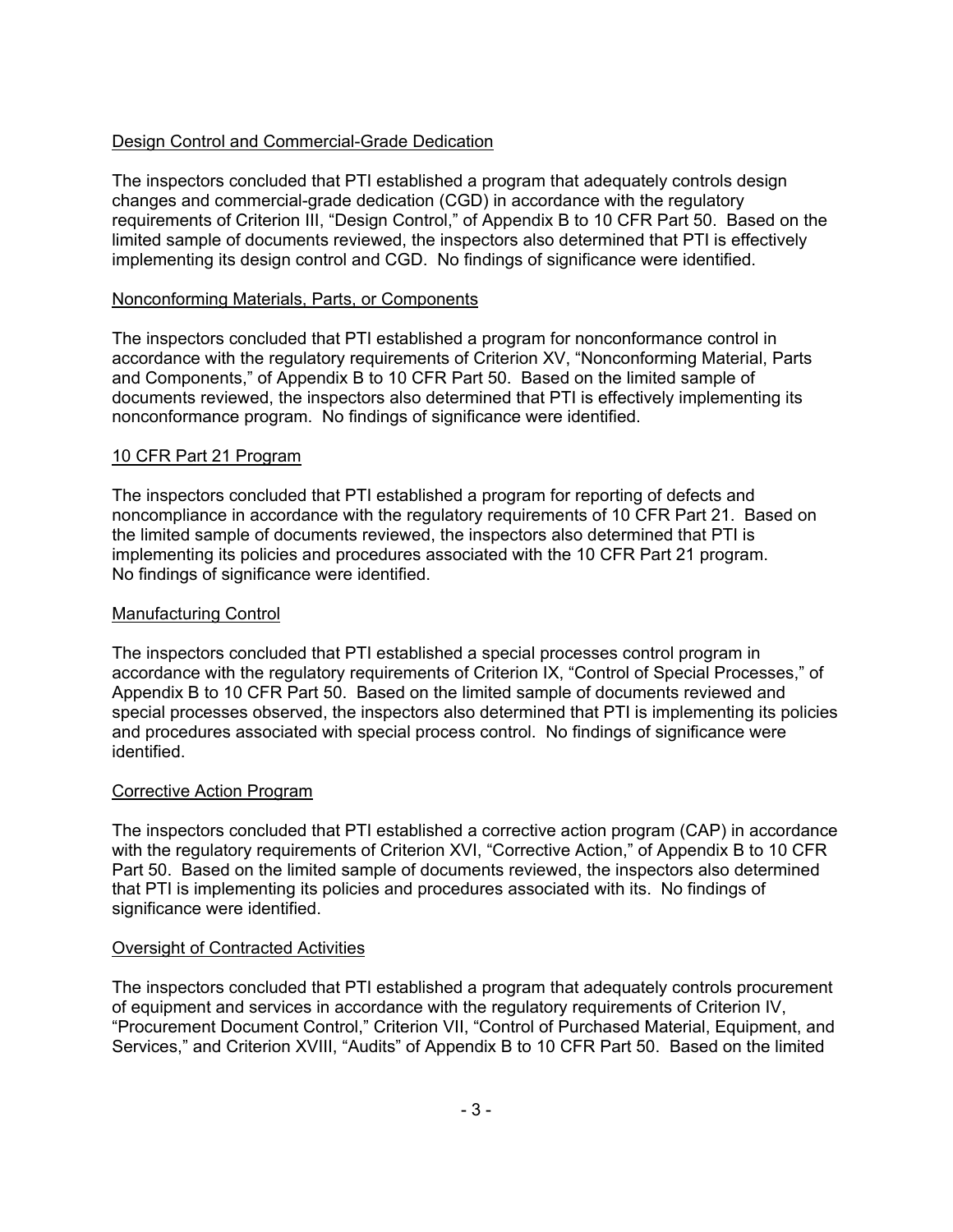sample of documents reviewed, the inspectors also determined that PTI is effectively implementing its procurement program. No findings of significance were identified.

## Inspection

The inspectors concluded that PTI established a program that adequately controls inspection in accordance with the regulatory requirements of Criterion X, "Inspection" of Appendix B to 10 CFR Part 50. Based on the limited sample of documents reviewed, the inspectors also determined that PTI is effectively implementing its inspection program. No findings of significance were identified.

# Control of Measuring and Test Equipment

The inspectors concluded that PTI established a program that adequately controls measuring and test equipment in accordance with the regulatory requirements of Criterion XII, "Control of Measuring and Test Equipment" of Appendix B to 10 CFR Part 50. Based on the limited sample of documents reviewed, the inspectors also determined that PTI is effectively implementing its measuring and test equipment program. No findings of significance were identified.

### Training and Qualification of Personnel

The inspectors concluded that PTI established a program that adequately controls training and qualification of personnel in accordance with the regulatory requirements of Criterion II, "Quality Assurance Program" of Appendix B to 10 CFR Part 50. Based on the limited sample of documents reviewed, the inspectors also determined that PTI is effectively implementing its training and qualification program. No findings of significance were identified.

# Internal Audits

The inspectors concluded that PTI established a program that adequately controls internal audits in accordance with the regulatory requirements of Criterion XVIII, "Audits" of Appendix B to 10 CFR Part 50. Based on the limited sample of documents reviewed, the inspectors also determined that PTI is effectively implementing its audit program. No findings of significance were identified.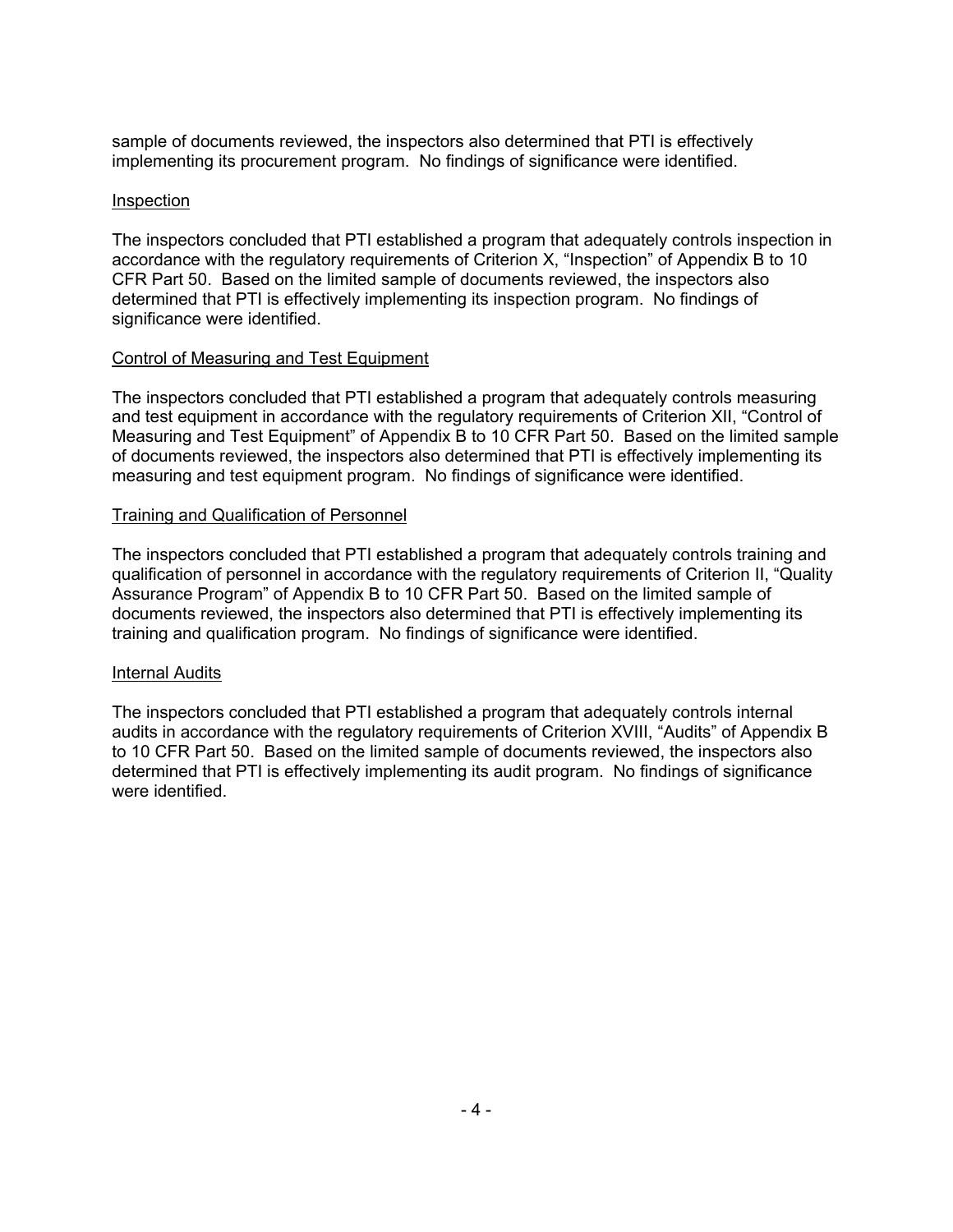# **REPORT DETAILS**

### 1. Design Control and Commercial-Grade Dedication

#### a. Inspection Scope

The inspectors reviewed Premier Technology, Inc.'s (hereafter referred to as PTI) policies and implementing procedures that govern the design control program to verify their compliance with the regulatory requirements of Criterion III, "Design Control," of Appendix B to 10 CFR Part 50. Specifically the inspectors reviewed Sections QA 3.1, "Design Control," and QA 5.1, "Preparation, Review, and Approval of Instructions, Procedures, and Drawings," of the NQA-1 Quality Assurance Manual, Revision 3, dated July 29, 2014. The inspectors reviewed Technical Procedure (TP) 2.1, "Drawing Preparation and Control," Revision 4, dated March 2, 2015, and TP 2.2, "Engineering Design," Revision 10, dated February 27, 2015.

The inspectors verified that PTI is using Westinghouse Electric Company (WEC) specifications and drawings for the work associated with the AP1000. The inspectors verified that PTI is not performing any safety-related design work, except as part of the commercial-grade dedication (CGD) process, for the AP1000, and is not performing any other safety-related design work at the current time. For the manufacturing process work travelers (which are used to build safety-related components), the inspectors reviewed Sections QA 2.2, "Preparation of Travelers" of the NQA-1 Quality Assurance Manual, Revision 3, dated July 29, 2014, and TP 2.6, "Review of Travelers," Revision 2, dated August 27, 2014. The inspectors verified that the travelers used WEC design specifications, including technical and quality requirements, and WEC drawings.

The inspectors also reviewed TP 2.14, "Commercial Grade Dedication," Revision 2, dated March 6, 2015, which provides the methodology for dedicating commercial-grade items and services for use in safety-related applications, including performing a technical evaluation to identify all safety functions, the development of critical characteristics, determination of dedication methods, and the acceptance criteria. The inspectors reviewed the commercial-grade dedication logs for the AP1000 Integrated Head Package (IHP) and Reactor Vessel Internal Lifting Rig (RVILR) and selected 22 of 155 CGD packages for a detailed review, based on importance of the item or service, uniqueness of the item or service, including material upgrades (which were the majority of PTIs CGD packages) and spanning from 2010 to 2015. For all the packages reviewed, the inspectors verified that a technical evaluation was documented, critical characteristics developed, dedication methods determined, and acceptance criteria specified. The inspectors also verified that the CGD packages reviewed were reviewed and approved by WEC, since WEC was the design authority. The inspectors verified supporting documentation, such as vendor survey reports, testing documentation, purchase orders (POs), and vendor Certificates of Conformance, documented implementation of the CGD package requirements. The inspectors reviewed the dedication of calibration services to verify how PTI developed its commercial-grade dedication plan for third-party calibration services.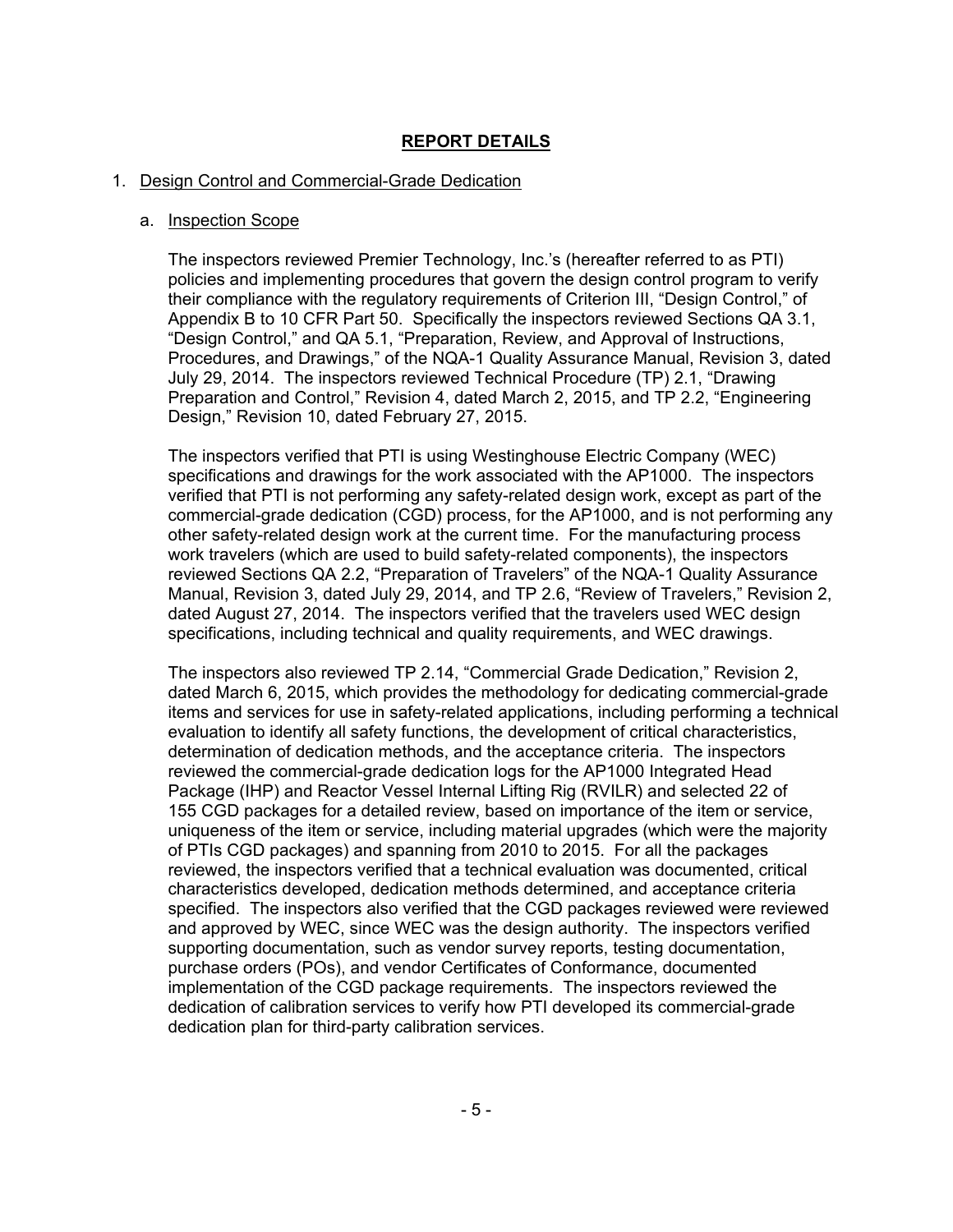The inspectors observed material testing (spectrometer,  $N_2$  analysis, and tensile strength testing) for CGD package number 14-012, for dedication of ASTM A240 plate material.

The inspectors discussed the design control and commercial-grade dedication programs with PTI's management and technical staff. The attachment to this inspection report lists the documents reviewed by the inspectors.

### b. Observations and Findings

No findings of significance were identified.

# c. Conclusion

The inspectors determined that PTI established a program that adequately controls design changes and CGD in accordance with the regulatory requirements of Criterion III, "Design Control," of Appendix B to 10 CFR Part 50. Based on the limited sample of documents reviewed, the inspectors determined that PTI is also effectively implementing its design control and CGD processes. No findings of significance were identified.

### 2. Nonconforming Materials, Parts, or Components

### a. Inspection Scope

The inspectors reviewed PTI policies and implementing procedures that govern the control of nonconformances to verify compliance with the requirements of Criterion XV, "Nonconforming Materials, Parts, or Components," of Appendix B to 10 CFR Part 50.

The inspectors reviewed the PTI Nonconformance Report (NCR) Log and several NCR's related to the IHP and RVILR projects to ensure that PTI implemented an adequate program to assess and control nonconforming items, including appropriate identification, documentation, segregation, evaluation, and disposition. Additionally, the inspectors interviewed PTI personnel and inspected the shop floor to verify that there were designated areas to segregate and control nonconforming materials. Finally, the inspectors verified that the PTI nonconformance process provided a link to the 10 CFR Part 21 program.

The inspectors discussed the nonconforming materials, parts, or components program with PTI's management and technical staff. The attachment to this inspection report lists the documents reviewed by the inspectors.

#### b. Observations and Findings

No findings of significance were identified.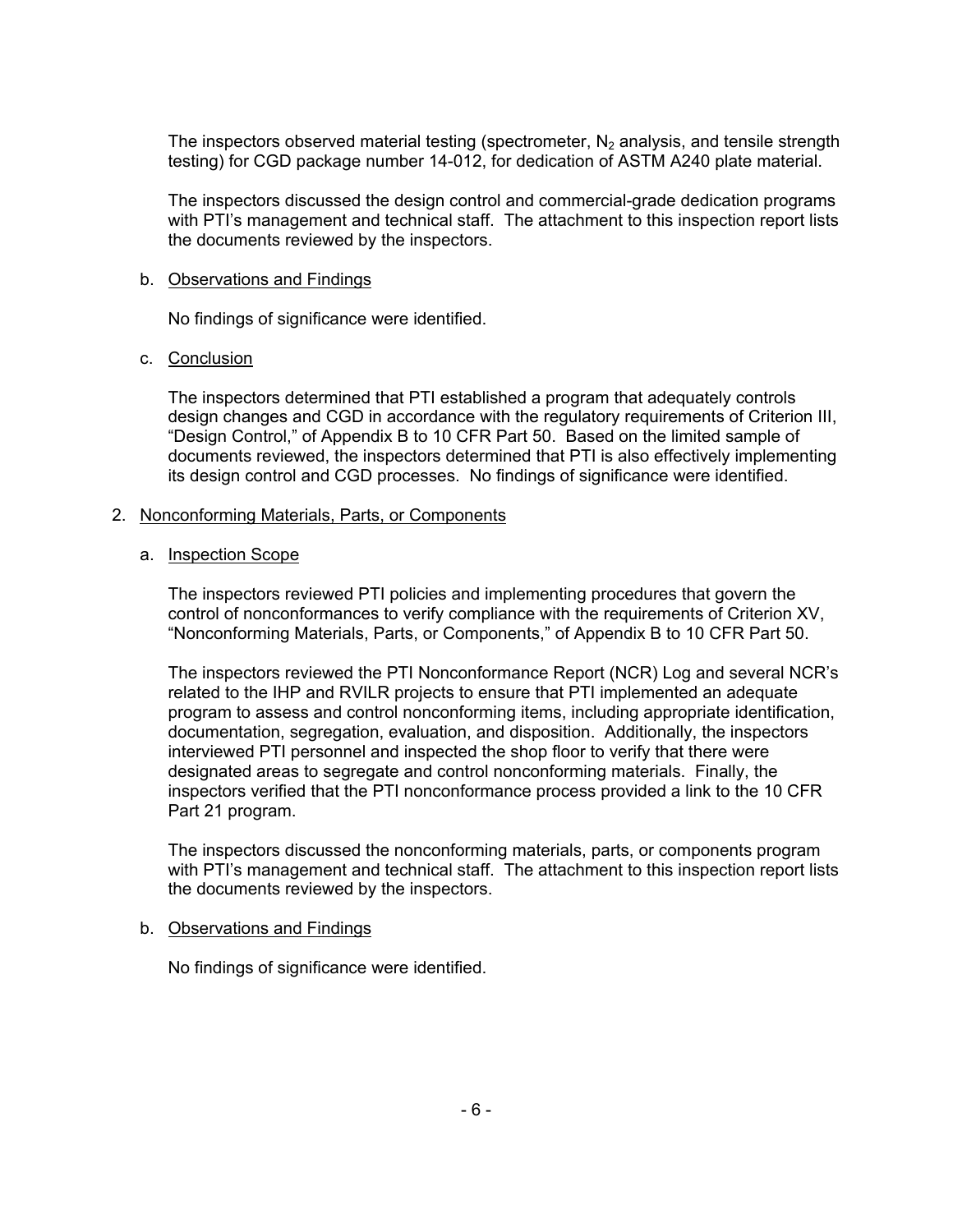# c. Conclusion

The inspectors concluded that PTI is implementing its control of nonconforming items program in accordance with the regulatory requirements of Criterion XV, "Nonconforming Materials, Parts, or Components," of Appendix B to 10 CFR Part 50. Based on the limited sample of documents reviewed, the inspectors also determined that PTI is implementing its policies and procedures associated with the nonconformances program. No findings of significance were identified.

# 3. 10 CFR Part 21 Program

# a. Inspection Scope

The inspectors reviewed the policies and implementing procedures of PTI that govern the facility's compliance with the requirements of 10 CFR Part 21, "Reporting of Defects and Noncompliance." In addition, the inspectors evaluated the 10 CFR Part 21 postings and a sample of PTI's POs for compliance with the requirements of 10 CFR 21.21, "Notification of Failure to Comply or Existence of a Defect and its Evaluation," and 10 CFR 21.31, "Procurement Documents." The inspectors also verified that PTI's nonconformance and corrective action procedures provide a link to the 10 CFR Part 21 program. Furthermore, the inspectors discussed the 10 CFR Part 21 program with PTI's management and technical staff. The attachment to this inspection report lists the documents reviewed by the inspectors.

## b. Observations and Findings

No findings of significance were identified.

# c. Conclusion

The inspectors determined that PTI is implementing its 10 CFR Part 21 program in accordance with the regulatory requirements of 10 CFR Part 21. Based on the limited sample of documents reviewed, the inspectors also determined that PTI is implementing its policies and procedures associated with the 10 CFR Part 21 program. No findings of significance were identified.

# 4. Manufacturing Control

# a. Inspection Scope

The inspectors reviewed PTI's policies and implementing procedures that govern the control of special processes to verify compliance with the regulatory requirements of Criterion IX, "Control of Special Processes," of Appendix B to 10 CFR Part 50.

The inspectors reviewed a sample of travelers, welding procedures and qualification records, welder qualification records, and weld filler metal certified material test reports (CMTRs) associated with welds on the IHP to verify that it was manufactured in accordance with the 1998 edition, 2000 addenda, of the American Society of Mechanical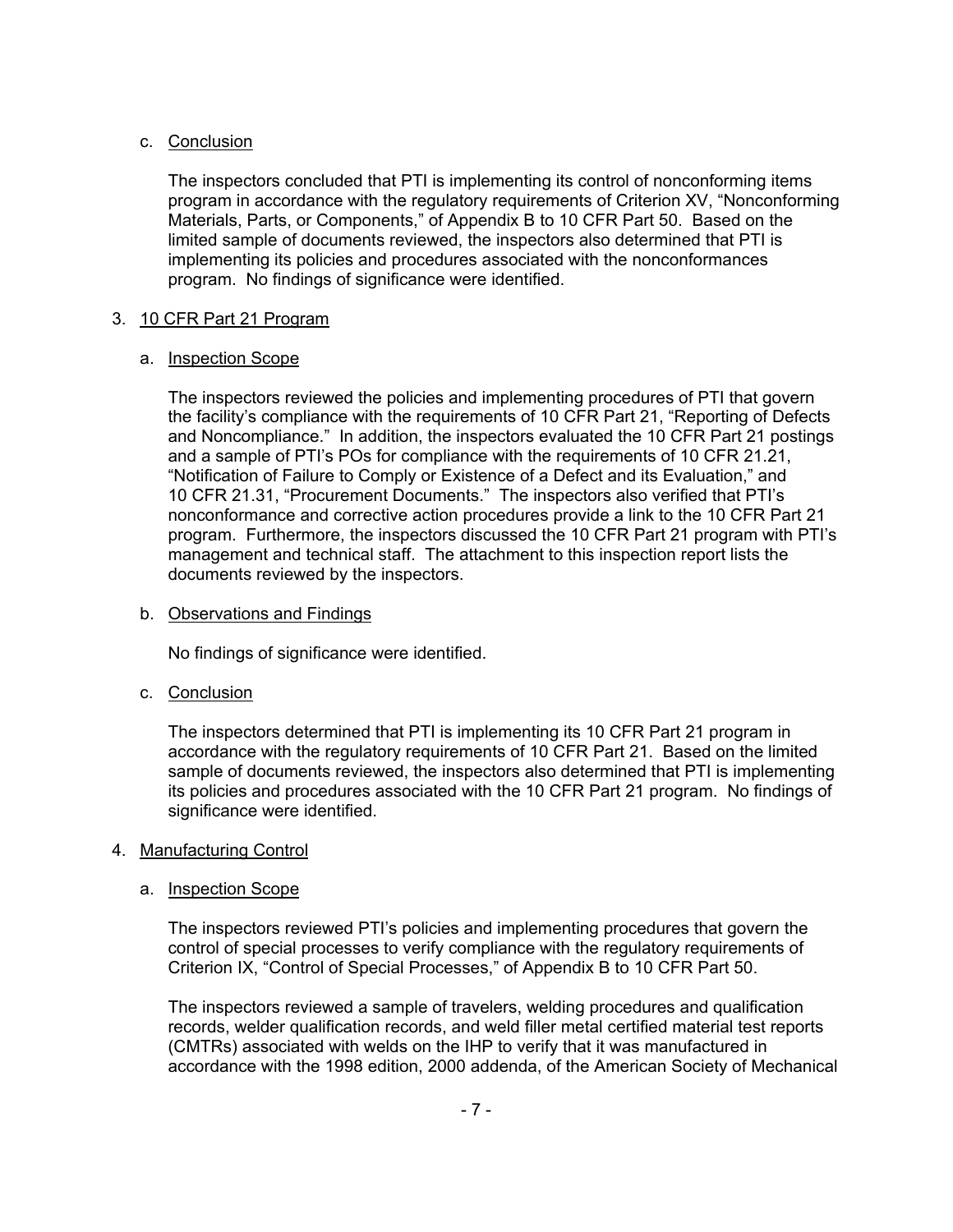Engineers (ASME) Boiler and Pressure Vessel (B&PV) Code Section III, Division 1 – Subsection NF, "Supports."

The inspectors witnessed welding on lift leg G02b for the RVILR to verify that welding was performed in accordance with the requirements of the ASME B&PV Code. Specifically, the inspectors verified welding was performed under the maximum interpass temperature, the weld area was kept clean and protected from wind and moisture, the welder used proper techniques to achieve acceptable weld quality, surfaces being welded were clean and free of harmful contaminants, and the welding filler metal was properly labeled and traceable to a heat number.

The inspectors performed a walk down of the weld filler metal (rod and wire spool) storage area to verify filler metal was controlled to prevent degradation, inadvertent use, or loss of traceability in accordance with PTI Technical Procedure TP-13.0, "Welding Material Control," Revision 1, dated April 23, 2013. Additionally, the inspectors verified there were no covered or cored low hydrogen electrodes that required furnaces or special controls to prevent moisture absorption.

The inspectors discussed the special processes program with PTI's management and technical staff. The attachment to this inspection report lists the documents reviewed by the inspectors.

#### b. Observations and Findings

No findings of significance were identified.

c. Conclusion

The inspectors determined that PTI is implementing its manufacturing and special processes programs in accordance with the regulatory requirements of Criterion IX, "Control of Special Processes," of Appendix B to 10 CFR Part 50. Based on the limited sample of documents reviewed, the inspectors also determined that PTI is implementing its policies and procedures associated with the control of special processes program. No findings of significance were identified.

#### 5. Corrective Action

#### a. Inspection Scope

The inspectors reviewed PTI policies and implementing procedures that govern the Corrective Action Program (CAP) to verify compliance with the requirements of Criterion XVI, "Corrective Action," of Appendix B to 10 CFR Part 50.

The inspectors reviewed the PTI Corrective Action Report (CAR) Control Log and several CAR's to ensure that PTI implemented an adequate program to ensure that conditions adverse to quality were promptly identified and corrected. Additionally, the inspectors interviewed PTI personnel. Finally, the inspectors verified that the PTI corrective action process provided a link to the 10 CFR Part 21 program.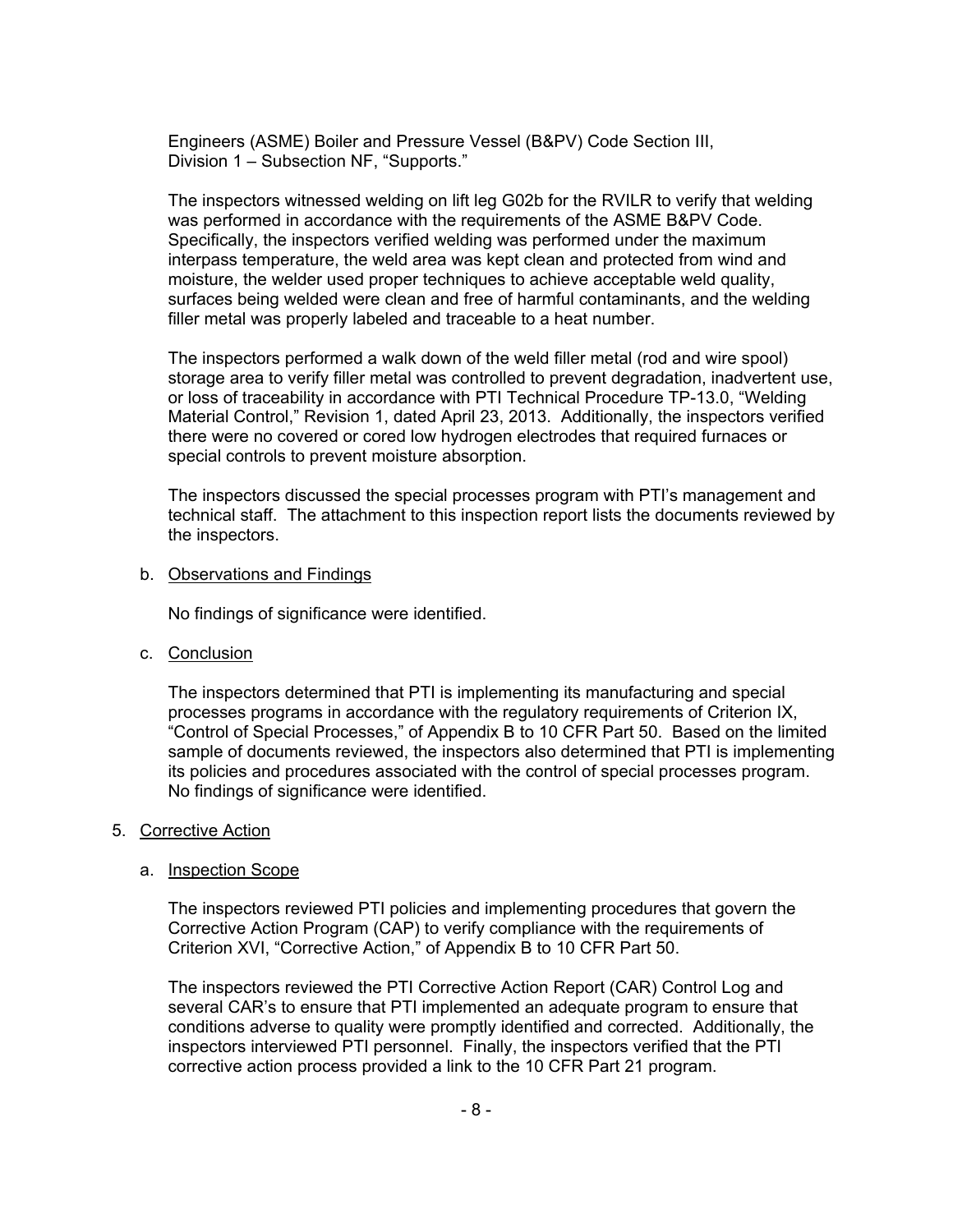The inspectors discussed the CAP with PTI's management and technical staff. The attachment to this inspection report lists the documents reviewed by the inspectors.

### b. Observations and Findings

No findings of significance were identified.

### c. Conclusion

The inspectors concluded that PTI is implementing its corrective program in accordance with the regulatory requirements of Criterion XVI, "Corrective Action," of Appendix B to 10 CFR Part 50. Based on the limited sample of documents reviewed, the inspectors also determined that PTI is implementing its policies and procedures associated with the CAP. No findings of significance were identified.

### 6. Inspection

### a. **Inspection Scope**

The inspectors reviewed PTI's policies and implementing procedures that govern the inspection program to verify compliance with the regulatory requirements of Criterion X, "Inspection," of Appendix B to 10 CFR Part 50.

The inspectors verified that PTI's procedures for inspection activities provided measures for the generation of inspection documents, such as travelers, instructions, checklists, or other appropriate means. For a sample of inspection documents, the inspectors verified that these documents included the appropriate information as required by PTI procedures such as the inspection date, type of observation, results of examination and tests, and the initials of the QC inspector. The inspectors also verified that mandatory hold points were indicated and that work did not proceed without appropriate approval.

The inspectors witnessed the visual and liquid penetrant examinations of welds 1-5 of VC Summer Unit 2 Lift Leg G02a on WEC drawing APP-V2-004-WM-201-1, Revision 0. The inspectors verified that the examinations were performed by qualified personnel using qualified procedures with calibrated equipment, in accordance with the requirements of PTI Technical Procedures:

- TP-1.0-98EdA00, "Visual Inspections / Tests," Revision 1, dated March 17, 2013
- TP-1.2-98EdA00, "Liquid Penetrant Testing Procedure," Revision 1, dated March 17, 2013

The inspectors discussed the inspection program with PTI's management and technical staff. The attachment to this inspection report lists the documents reviewed by the inspectors.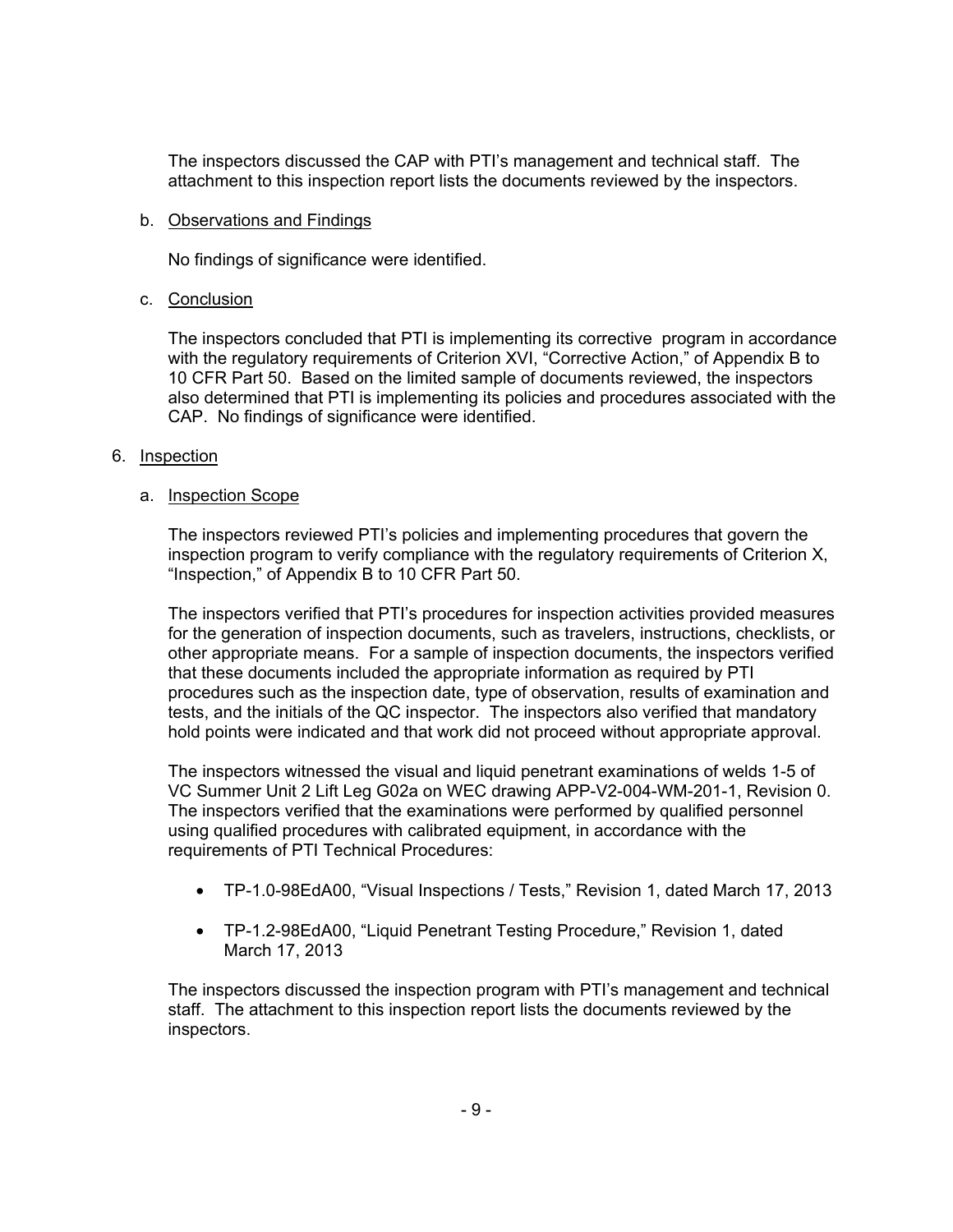# b. Observations and Findings

No findings of significance were identified.

# c. Conclusions

The inspectors determined that PTI is implementing its inspection program to accordance with the regulatory requirements of Criterion X, "Inspection," of Appendix B to 10 CFR Part 50. Based on the limited sample of documents reviewed, the inspectors also determined that PTI is implementing its policies and procedures associated with the inspection program. No findings of significance were identified.

# 7. Control of Measuring and Test Equipment (M&TE)

# a. Inspection Scope

The inspectors reviewed PTI's policies and implementing procedures that govern the M&TE program to verify compliance with the requirements of Criterion XII, "Control of Measuring and Test Equipment," of Appendix B to 10 CFR Part 50.

The inspectors performed a walk down to ensure that equipment located in the M&TE storage area, M&TE hold area and fabrication shop were labeled, handled, and stored in a manner that indicated the calibration status of the instrument and ensured its traceability to calibration test data. The inspectors observed the use of M&TE associated with material testing (spectrometer, N2 analysis, and tensile strength testing), use of calipers, and a bevel protractor.

For the sample of M&TE observed in the fabrication shop, testing laboratory, and storage lockers, the inspectors determined that the M&TE had the appropriate calibration stickers and current calibration dates, including the calibration due date. The inspectors also verified that the M&TE had been calibrated, adjusted, and maintained at prescribed intervals prior to use. In addition, the calibration records reviewed by the inspectors indicated the as-found or as-left conditions, accuracy required, calibration results, calibration dates, and the due date for recalibration. The inspectors also verified that the selected M&TE was calibrated using procedures traceable to known industry standards. The inspectors reviewed the electronic records for all the M&TE equipment (which included PTI welding machines), to ensure no equipment that was out of calibration was in use, and for M&TE out of calibration, verified a selection of the M&TE was properly marked and segregated. The inspectors verified that for out of calibration (or broken) M&TE, an NCR was written and for the last four completed NCRs (two in 2014 and two in 2015), reviewed the NCR to verify it addressed the acceptability of previous use of the M&TE.

The inspectors discussed the M&TE program with PTI's management, technical staff, and craft personnel. The attachment to this inspection report lists the documents reviewed by the inspectors.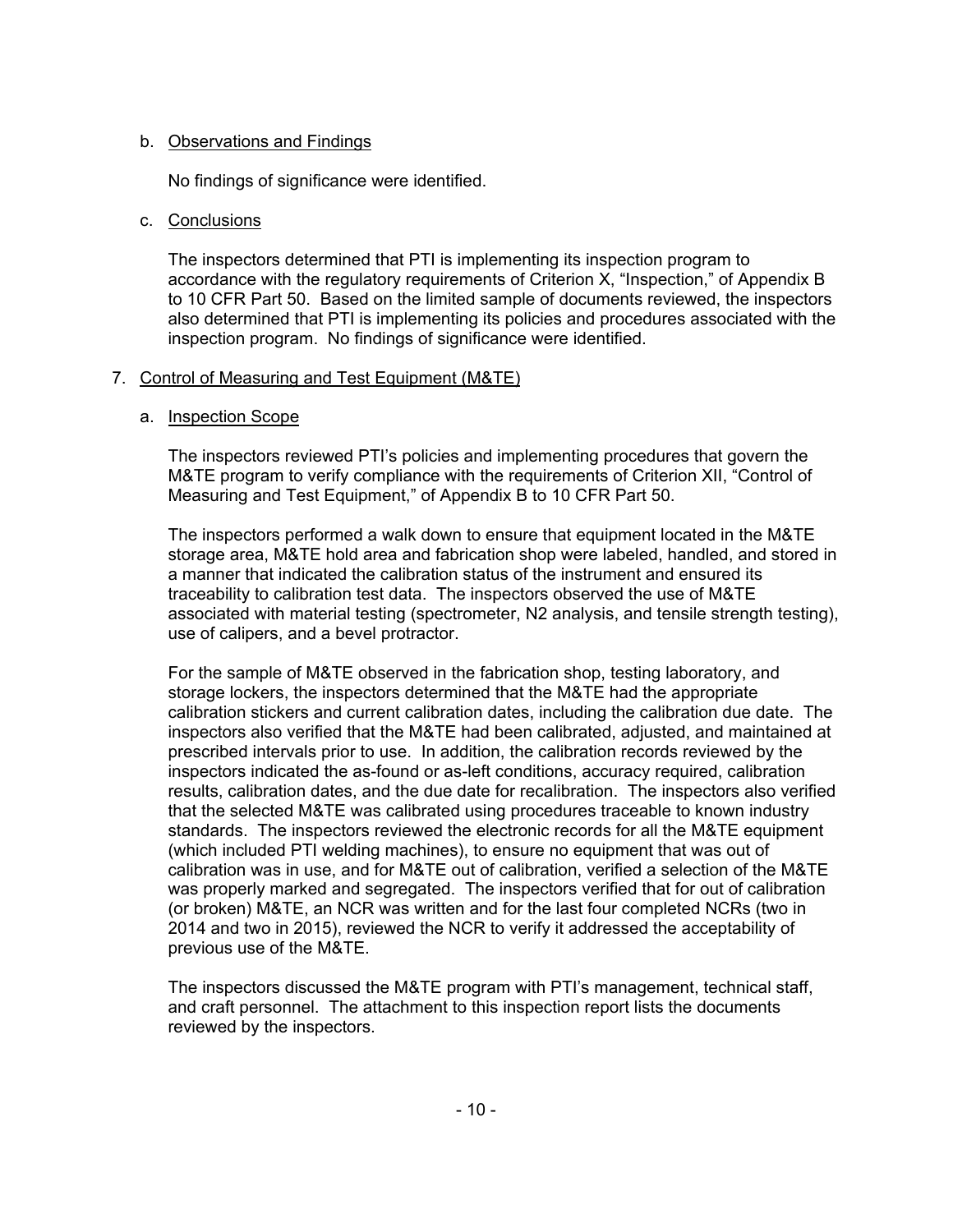# b. Observations and Findings

No findings of significance were identified.

# c. Conclusion

The inspectors determined that PTI is implementing its control of M&TE program in accordance with the regulatory requirements of Criterion XII, "Control of Measuring and Test Equipment," of Appendix B to 10 CFR Part 50. Based on the limited sample of documents reviewed, the inspectors also determined that PTI is implementing its policies and procedures associated with the control of M&TE. No findings of significance were identified.

# 8. Oversight of Contracted Activities

# a. Inspection Scope

The inspectors reviewed PTI's policies and implementing procedures that govern the implementation of its oversight of contracted activities to verify compliance with the requirements of Criterion IV, "Procurement Document Control," Criterion VII, "Control of Purchased Material, Equipment, and Services," and Criterion XVIII, "Audits," of Appendix B to 10 CFR Part 50.

The inspectors reviewed a sample of safety-related POs issued in support of the IHP and the RVILR for the WEC AP1000 reactor design to verify that specific procurement requirements were met and documented correctly. The inspectors verified that the POs included, as applicable, the scope of work, right of access to facilities and records for source inspections and audits, reporting and approving disposition of nonconformance, and references to specific drawings, codes, and specifications. In addition, the inspectors confirmed that all of the safety-related POs reviewed included clauses that invoke the provisions of 10 CFR Part 21 and that required the supplier to conduct safety-related work under its approved QA program.

The inspectors reviewed PTI's approved supplier list (ASL) to ensure that qualified and approved suppliers were listed; that authorized personnel maintained, distributed, and periodically updated the list; and that any revisions to the list were implemented following the applicable procedures. The inspectors verified that the ASL documented (1) the vendor name, (2) the scope of work, (3) the approval date, and (4) the due date. The inspectors also confirmed that the suppliers performing work for PTI were listed on the ASL and that the scope of supply was documented and consistent for the activities contracted.

The inspectors reviewed a sample of external audits. The inspectors confirmed that audit reports contained objective evidence of the review of the relevant QA criteria of Appendix B to 10 CFR Part 50. For audits that resulted in findings, the inspectors verified that PTI initiated adequate corrective actions. In addition, the inspectors reviewed a sample of commercial-grade surveys (CGSs) and annual evaluation reports. The inspectors confirmed that CGSs contained sufficient objective evidence of the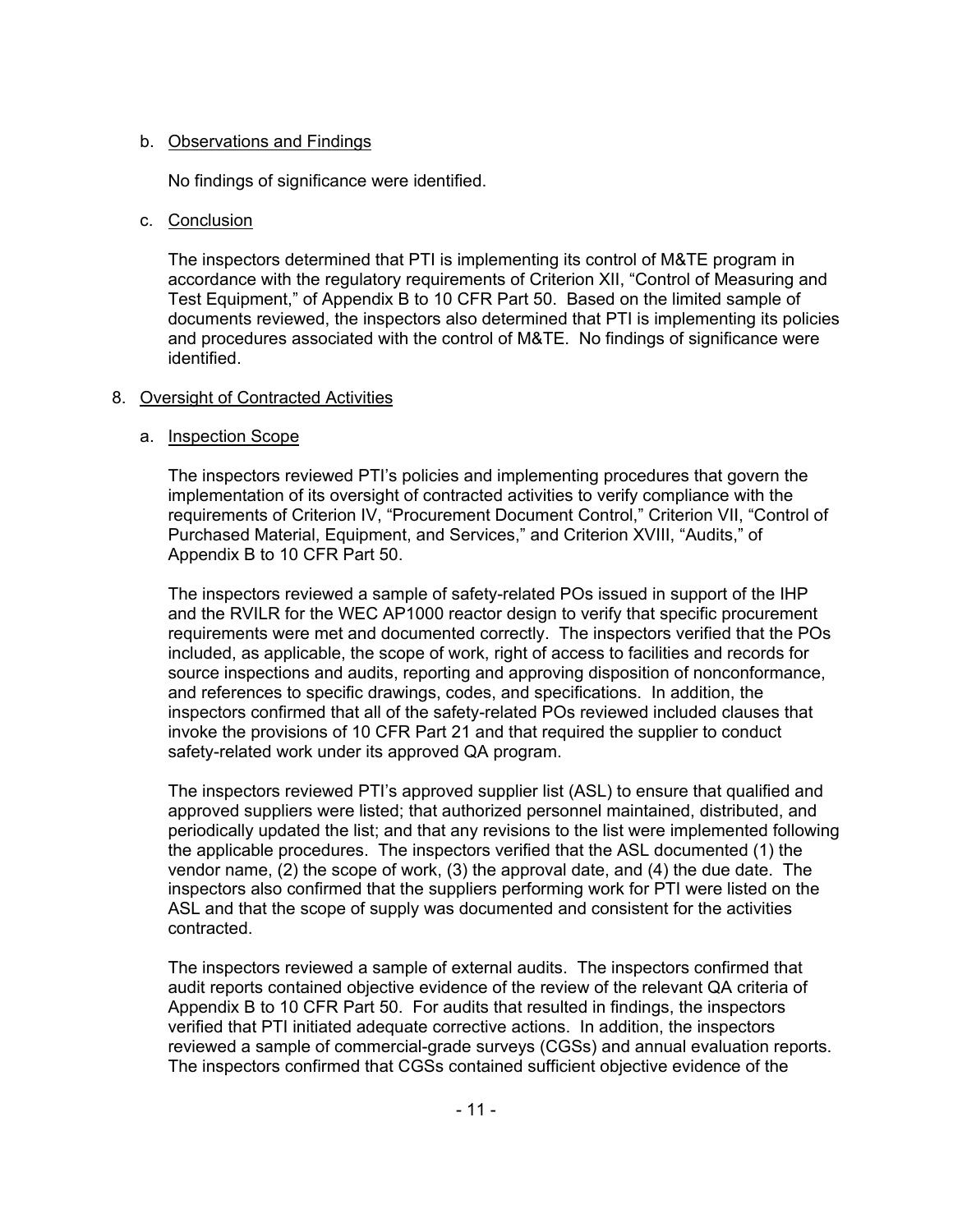review and verification of relevant critical characteristics of items and services controlled by the supplier and the invoked PO restrictions. The inspectors also verified a sample of CMTRs and Certificates of Conformance for equipment, items and services received associated with the IHP and the RVILR. The inspectors confirmed that the CGSs, audits, and annual evaluations are performed in accordance with the PTI program and regulatory requirements.

The inspectors discussed the oversight of contracted activities and audit programs with PTI's management and technical staff. The attachment to this inspection report lists the documents reviewed by the inspectors.

### b. Observations and Findings

No findings of significance were identified.

# c. Conclusion

The inspectors concluded that PTI is implementing its oversight of contracted activities in accordance with the regulatory requirements of Criterion IV, "Procurement Document Control," Criterion VII, "Control of Purchased Material, Equipment, and Services," and Criterion XVIII, "Audits," of Appendix B to 10 CFR Part 50. Based on the limited sample of documents reviewed, the inspectors also determined that PTI is implementing its policies and procedures associated with the oversight of contracted activities. No findings of significance were identified.

# 9. Training and Qualification of Personnel

# a. Inspection Scope

The inspectors reviewed PTI's policies and implementing procedures that govern the training and qualification program to verify compliance with the requirements of Criterion II, "Quality Assurance Program," of Appendix B to 10 CFR Part 50.

The inspectors reviewed the indoctrination, training and qualification of lead auditors and auditors, nondestructive examination personnel, welders, engineering personnel, and Quality Control (QC) personnel to ensure that proficiency was achieved and maintained. The inspectors verified that all personnel performing activities affecting quality had completed the required training and met all the specified requirements in accordance with PTI's policies and procedures.

The inspectors discussed the training and qualification program with PTI's staff. The attachment to this inspection report lists the documents reviewed by the inspectors.

# b. Observations and Findings

No findings of significance were identified.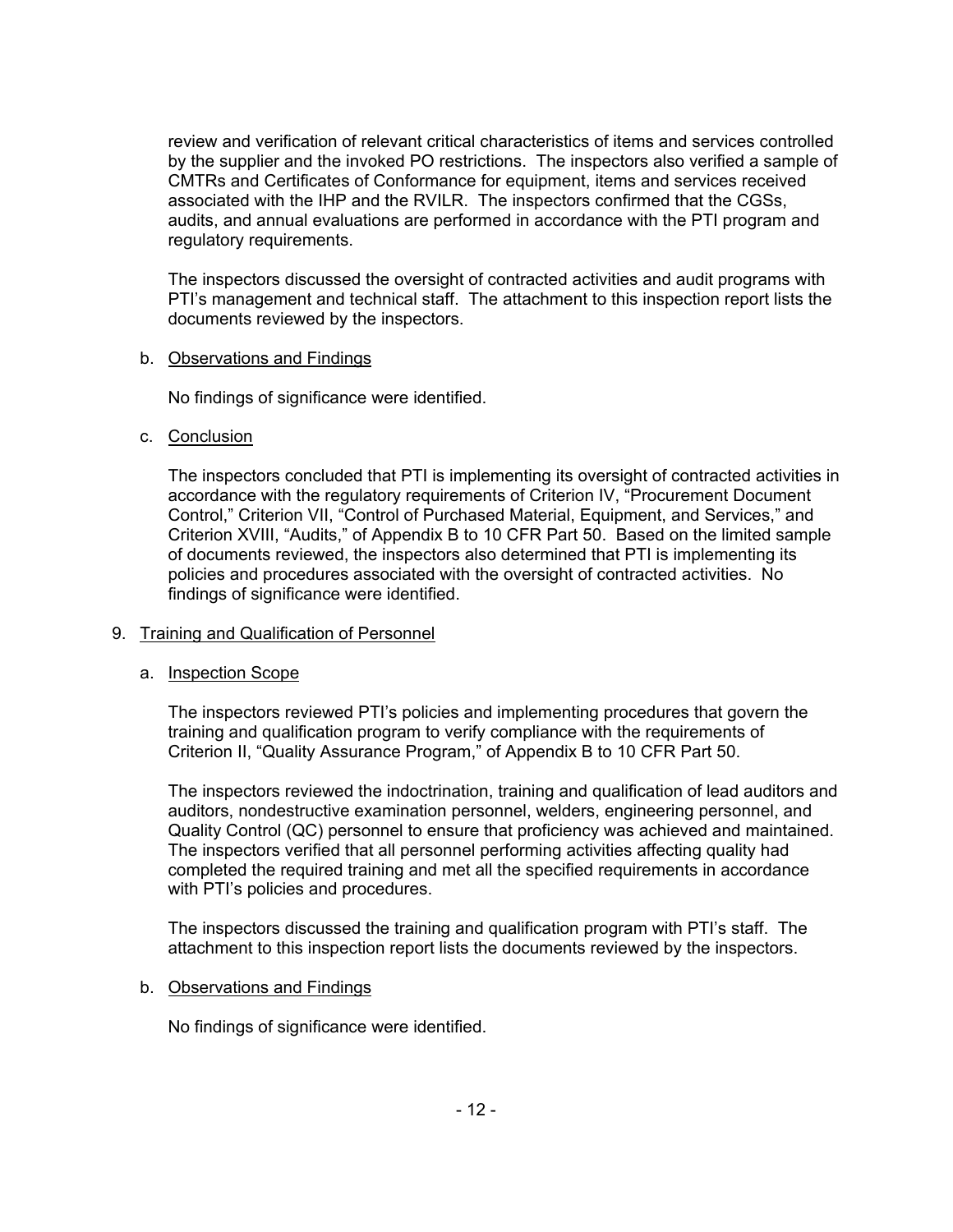# c. Conclusion

The inspectors determined that PTI is implementing its control of the personnel training and qualification program in accordance with the regulatory requirements of Criterion II, "Quality Assurance Program," of Appendix B to 10 CFR Part 50. Based on the limited sample of documents reviewed, the inspectors determined that PTI is implementing its policies and procedures associated with the training and qualification program in accordance with the regulatory requirements of Criterion II of Appendix B to 10 CFR Part 50. No findings of significance were identified.

# 10. Internal Audits

# a. Inspection Scope

The inspectors reviewed PTI policies and implementing procedures that govern the internal audit program to verify compliance with the requirements of Criterion XVIII, "Audits," of Appendix B to 10 CFR Part 50.

The inspectors reviewed a sample of internal audits and the qualifications of the PTI and contracted auditors to verify the implementation of the PTI audit program. The inspectors verified that audit teams were comprised of qualified auditors, and that auditors were not auditing their own work. The inspectors also reviewed the disposition of audit findings for adequacy and timeliness. Finally, the inspectors interviewed PTI personnel.

The inspectors discussed the internal audits program with PTI's management and technical staff. The attachment to this inspection report lists the documents reviewed by the inspectors.

# b. Observations and Findings

No findings of significance were identified.

# c. Conclusion

The inspectors concluded that PTI is implementing its internal audit program in accordance with the regulatory requirements of Criterion XVIII, "Audits," of Appendix B to 10 CFR Part 50. Based on the limited sample of documents reviewed, the inspectors also determined that PTI is implementing its policies and procedures associated with the internal audits program. No findings of significance were identified.

# 11. Entrance and Exit Meetings

On April 13, 2015, the inspectors discussed the scope of the inspection with Ms. Shelly Sayer, Chief Executive Officer, Mr. Mike Ryan, Chief Operating Officer, and other members of PTI's management and technical staff. On April 17, 2015, the inspectors presented the inspection results and observations during an exit meeting with Mr. Mike Ryan, and other members of PTI's management and technical staff. The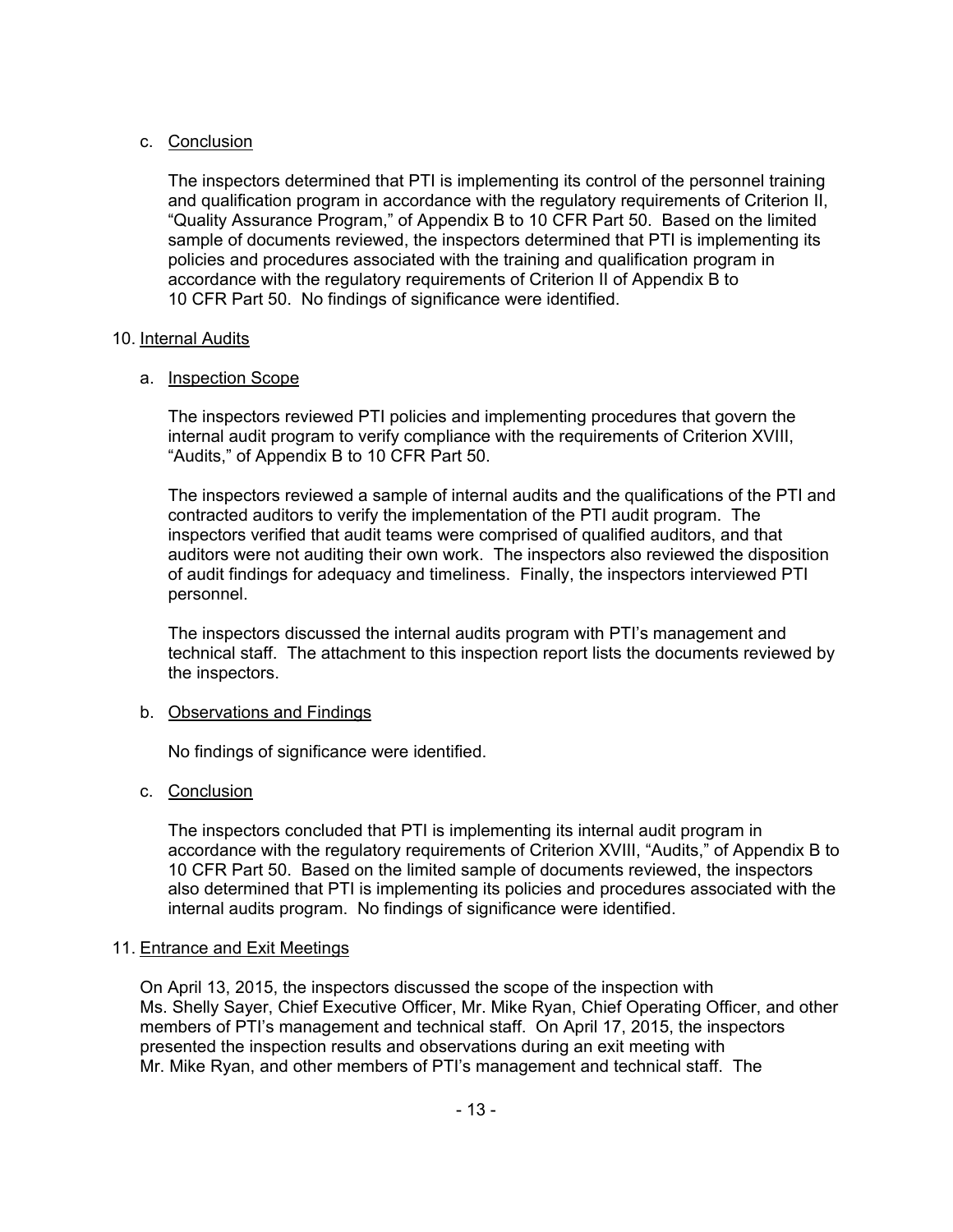attachment to this report lists the attendees of the entrance and exit meetings, as well as those individuals whom the inspectors interviewed.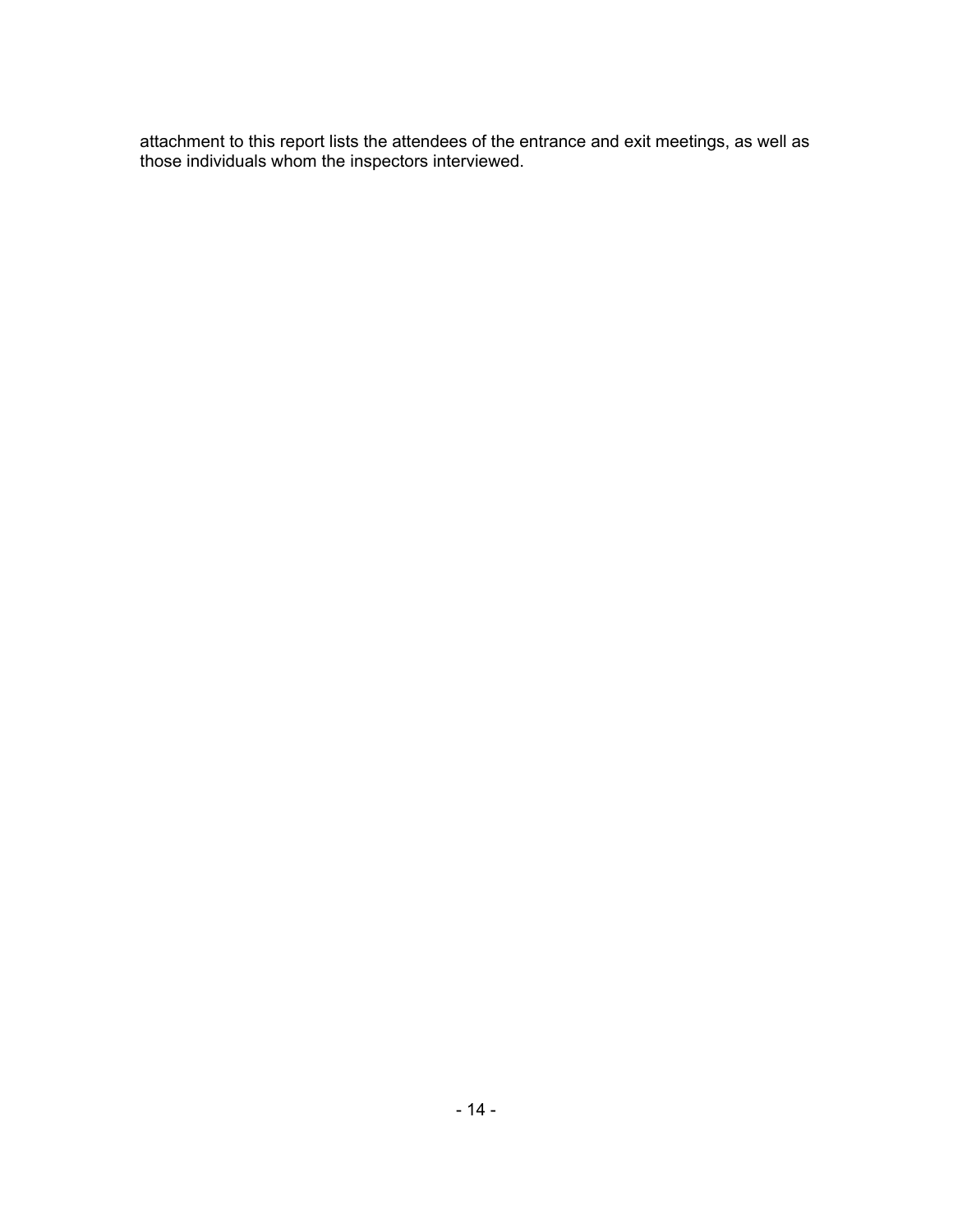# **ATTACHMENT**

# 1. ENTRANCE AND EXIT MEETING ATTENDEES

| <b>Name</b>             | <b>Title</b>                      | <b>Affiliation</b>         | <b>Entrance</b> | <b>Exit</b> | <b>Interviewed</b> |
|-------------------------|-----------------------------------|----------------------------|-----------------|-------------|--------------------|
| Laura Micewski          | <b>Team Leader</b>                | NRC/NRO                    | X               | X           |                    |
| <b>Brent Clarke</b>     | Inspector                         | NRC/NRO                    | X               | X           |                    |
| Yamir Diaz-<br>Castillo | Inspector                         | NRC/NRO                    | X               | X           |                    |
| David Harmon            | Inspector                         | <b>NRCRII</b>              | X               | X           |                    |
| Thomas Kendzia          | Inspector                         | NRC/NRO                    | X               | X           |                    |
| <b>Edgardo Torres</b>   | Inspector                         | NRC/NRO                    | X               | X           |                    |
| Mike Ryan               | <b>Chief Operating</b><br>Officer | Premier<br>Technology      | X               | X           |                    |
| <b>Mathew Burke</b>     | Quality<br>Assurance<br>Manager   | Premier<br>Technology      | X               | X           | X                  |
| <b>Scott Francis</b>    | <b>Account Manager</b>            | Premier<br>Technology      | X               | X           |                    |
| Jennie Cushman          | <b>Quality Engineer</b>           | Premier<br>Technology      | X               | X           | X                  |
| <b>Shelly Sayer</b>     | <b>Chief Executive</b><br>Officer | Premier<br>Technology      | X               |             |                    |
| Doug Sayer              | <b>Chief Business</b><br>Officer  | Premier<br>Technology      | X               |             |                    |
| Jim Warner              | Director, Sales<br>and Marketing  | Premier<br>Technology      | X               | X           |                    |
| John Mangum             | Manufacturing<br>Manager          | Premier<br>Technology      | X               | X           |                    |
| Jennifer Bregovy        | Manufacturing<br>Manager          | Premier<br>Technology      | X               | X           |                    |
| Ron Bopp                | On-site Rep                       | Westinghouse               | X               | X           |                    |
| Diane Herzog            | Project Manager                   | Westinghouse               | X               | X           |                    |
| Ron Wessel              | Principal<br>Engineer             | Westinghouse               |                 | X           |                    |
| Christina Braun         | Principal<br>Engineer             | Westinghouse               |                 | X           |                    |
| <b>Curtis Shiley</b>    |                                   | Southern<br><b>Nuclear</b> | X               |             |                    |
| <b>Chris Defnall</b>    |                                   | Southern<br><b>Nuclear</b> | X               |             |                    |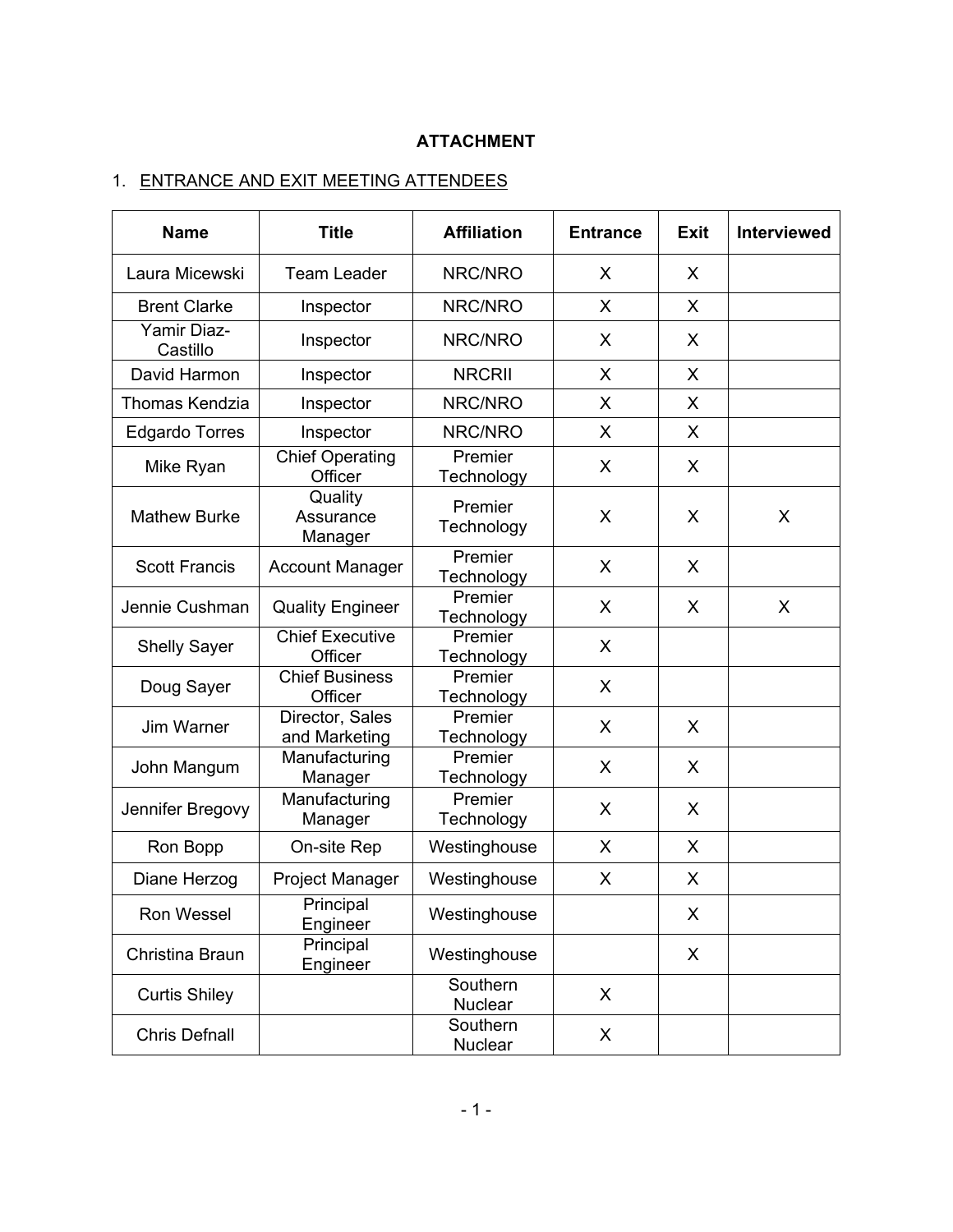| <b>Name</b>           | <b>Title</b>                                                 | <b>Affiliation</b>         | <b>Entrance</b> | <b>Exit</b> | <b>Interviewed</b> |
|-----------------------|--------------------------------------------------------------|----------------------------|-----------------|-------------|--------------------|
| Ryan Henderson        |                                                              | Southern<br><b>Nuclear</b> | $\sf X$         |             |                    |
| Caleb Killian         | Welding<br><b>Engineer/ Quality</b><br>Control<br>Supervisor | Premier<br>Technology      |                 |             | X                  |
| <b>Blaine John</b>    | Painter                                                      | Premier<br>Technology      |                 |             | $\mathsf{X}$       |
| Eraquio Garza         | Painter                                                      | Premier<br>Technology      |                 |             | X                  |
| Darrin Carter         | QA Inspector                                                 | Premier<br>Technology      |                 |             | $\mathsf{X}$       |
| <b>Martin Hrabik</b>  | Procurement<br>Lead Buyer                                    | Premier<br>Technology      |                 |             | $\sf X$            |
| Travis<br>Jorgensen   | Engineering<br>Manager                                       | Premier<br>Technology      |                 |             | X                  |
| <b>Robert Henry</b>   | Senior<br>Mechanical<br>Engineer                             | Premier<br>Technology      |                 |             | X                  |
| Taylor<br>Southwick   | Dimensional<br>Inspector                                     | Premier<br>Technology      |                 |             | X                  |
| <b>Hillary Chavez</b> | <b>Quality Engineer</b><br>Assistant                         | Premier<br>Technology      |                 |             | X                  |
| Jermaine<br>Newman    | Welder                                                       | Premier<br>Technology      |                 |             | X                  |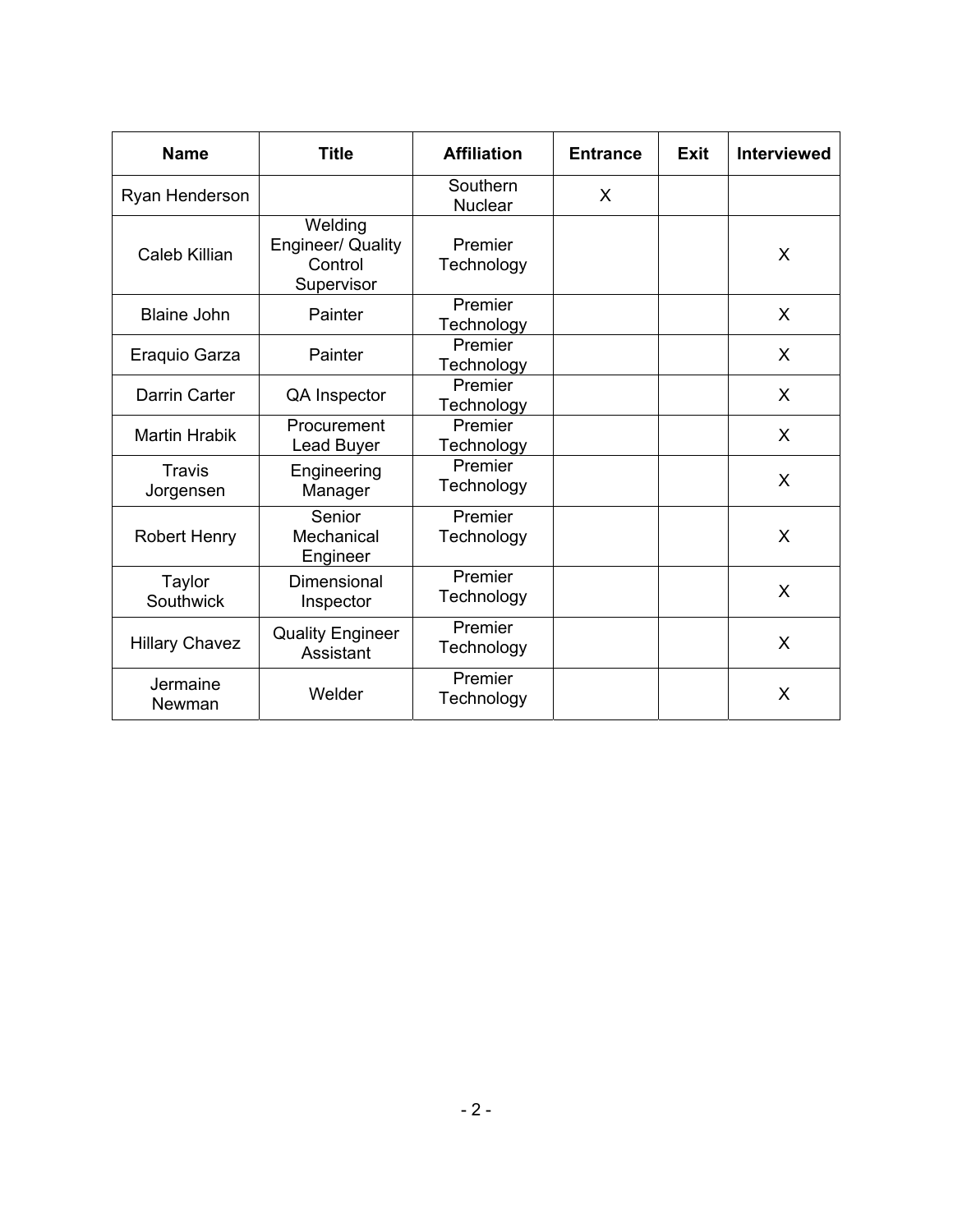# 2. INSPECTION PROCEDURES USED

Inspection Procedure (IP) 36100, "Inspection of 10 CFR Part 21 and Programs for Reporting Defects and Noncompliance," dated February 13, 2012.

IP 43002, "Routine Inspections of Nuclear Vendors," dated July 15, 2013.

IP 43004, "Inspection of Commercial-Grade Dedication Programs," dated November 29, 2013.

# 3. LIST OF ITEMS OPENED, CLOSED, AND DISCUSSED

None.

# 4. INSPECTIONS, TESTS, ANALYSES, AND ACCEPTANCE CRITERIA

The U.S. Nuclear Regulatory Commission (NRC) inspectors identified no inspections, tests, analyses, and acceptance criteria (ITAAC) related to components being fabricated and inspected by Premier Technology, Inc. (hereafter referred to as PTI).

# DOCUMENTS REVIEWED

Procedures:

PTI NQA-1 Quality Assurance Manual, 3<sup>rd</sup> Edition, Revision 3, dated July 29, 2014

PTI Nuclear Quality Assurance Manual, "NPT, NA, and NS Certificates of Authorization and as a Material Supplier in accordance with ASME Section III, Division 1," Edition 1, Revision 5, dated June 30, 2014

American Society of Mechanical Engineers (ASME) Technical Procedure (TP) 2.1, "Qualification and Inspection of Test Personnel," Revision 1, March 17, 2013

PTI Procedure ASME Section III TP 2.6, "Training and Indoctrination," Revision 1, dated April 25, 2013

PTI Procedure ASME Section III TP 7.0, "Unqualified Source Material," Revision 3, dated February 25, 2014

PTI Procedure ASME Section III TP-1.0-98EdA00, "Visual Inspections / Tests," Revision 1, dated March 17, 2013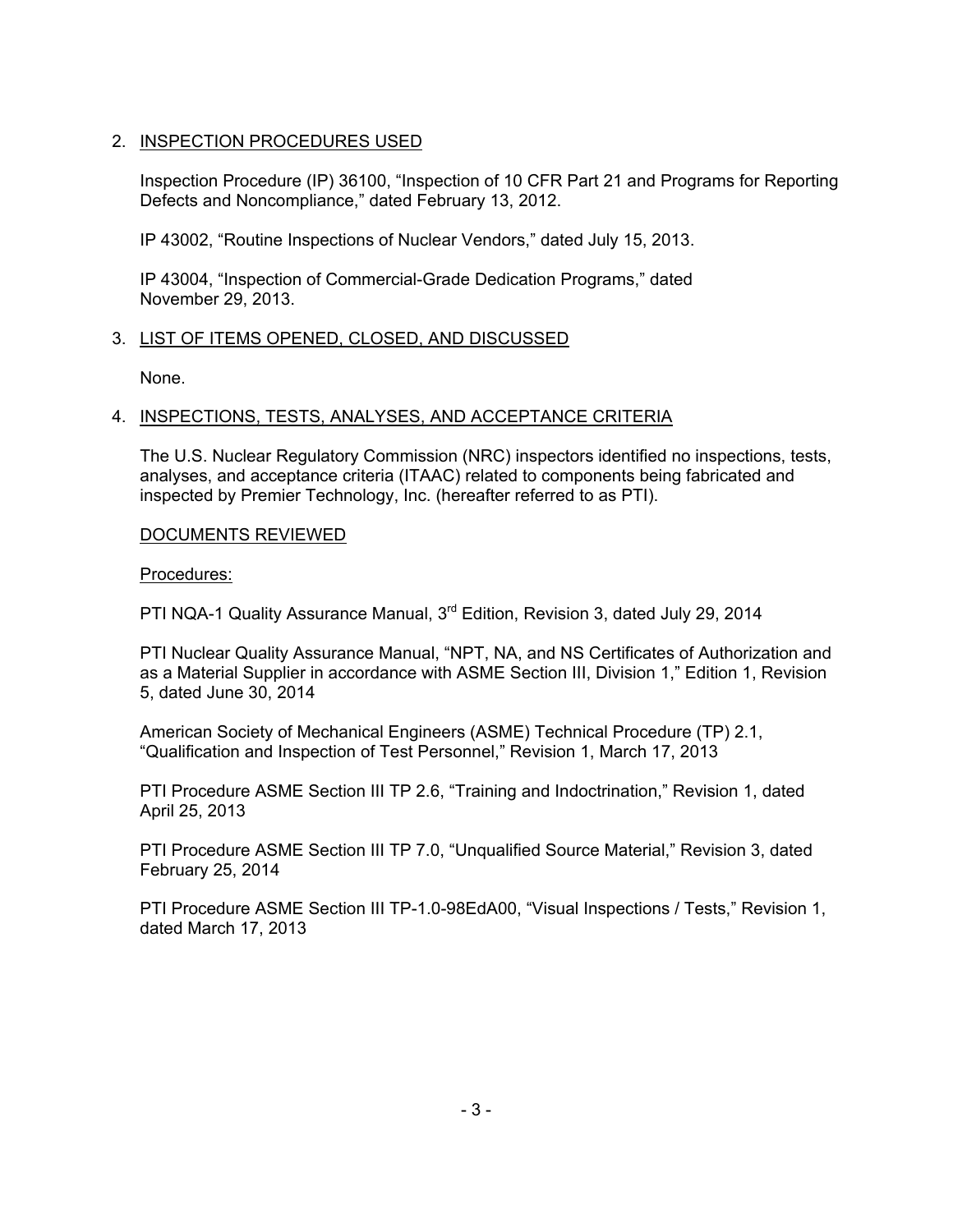PTI Procedure ASME Section III TP-1.1-98EdA00, "Magnetic Particle Testing Procedure," Revision 1, dated June 26, 2012

PTI Procedure ASME Section III TP-1.2-98EdA00, "Liquid Penetrant Testing Procedure," Revision 1, dated March 17, 2013

PTI Procedure ASME Section III TP-1.12-98EdA00, "Manual Ultrasonic Examination Procedure," Revision 2, dated 10/19/2010

PTI Procedure ASME Section III TP-1.19-98EdA00, "Radiographic Examination Testing Procedure," Revision 0, dated June 10, 2010

PTI Procedure TP 2.1, "Drawing Preparation and Control," Revision 4, dated March 2, 2015

PTI Procedure TP 2.2, "Engineering Design," Revision 10, dated February 27, 2015

PTI Procedure TP 2.6, "Review of Travelers," Revision 2, dated August 27, 2014

PTI Procedure TP 2.9, "Commercial Grade Item/Service Survey," Revision 0, dated July 10, 2014

PTI Procedure TP 2.14, "Commercial Grade Dedication," Revision 2, dated March 6, 2015

PTI Procedure TP 3.3, "Subcontractor Quality Surveillance," Revision 2, dated March 11, 2015

PTI Procedure TP-4.0, "Shop Coating Application Procedure," Revision 1, dated September 24, 2012

PTI Procedure TP-4.1.6736/6744, "Training and Qualification Personnel for Shop Coating Personnel," Revision 0, dated September 24, 2012

PTI Procedure TP-4.0.6736/6744, "Shop Coating Application Procedure," Revision 3, dated March 11, 2015

PTI Procedure TP 9.1, "Magnetic Particle Yoke Calibration," Revision 0, dated May 24, 2012

PTI Procedure TP 10.1, "Standard Inspection Sampling Plan," Revision 0, dated July 26, 2010

PTI Procedure TP 10.3, "Receiving Inspection," Revision 0, dated March 16, 2010

PTI Procedure TP 11.1, "OES Test Procedure and Work Instruction," Revision 2, dated February 27, 2014

PTI Procedure TP 11.2, "Tensile Test Procedure and Work Instruction," Revision 2, dated March 20, 2014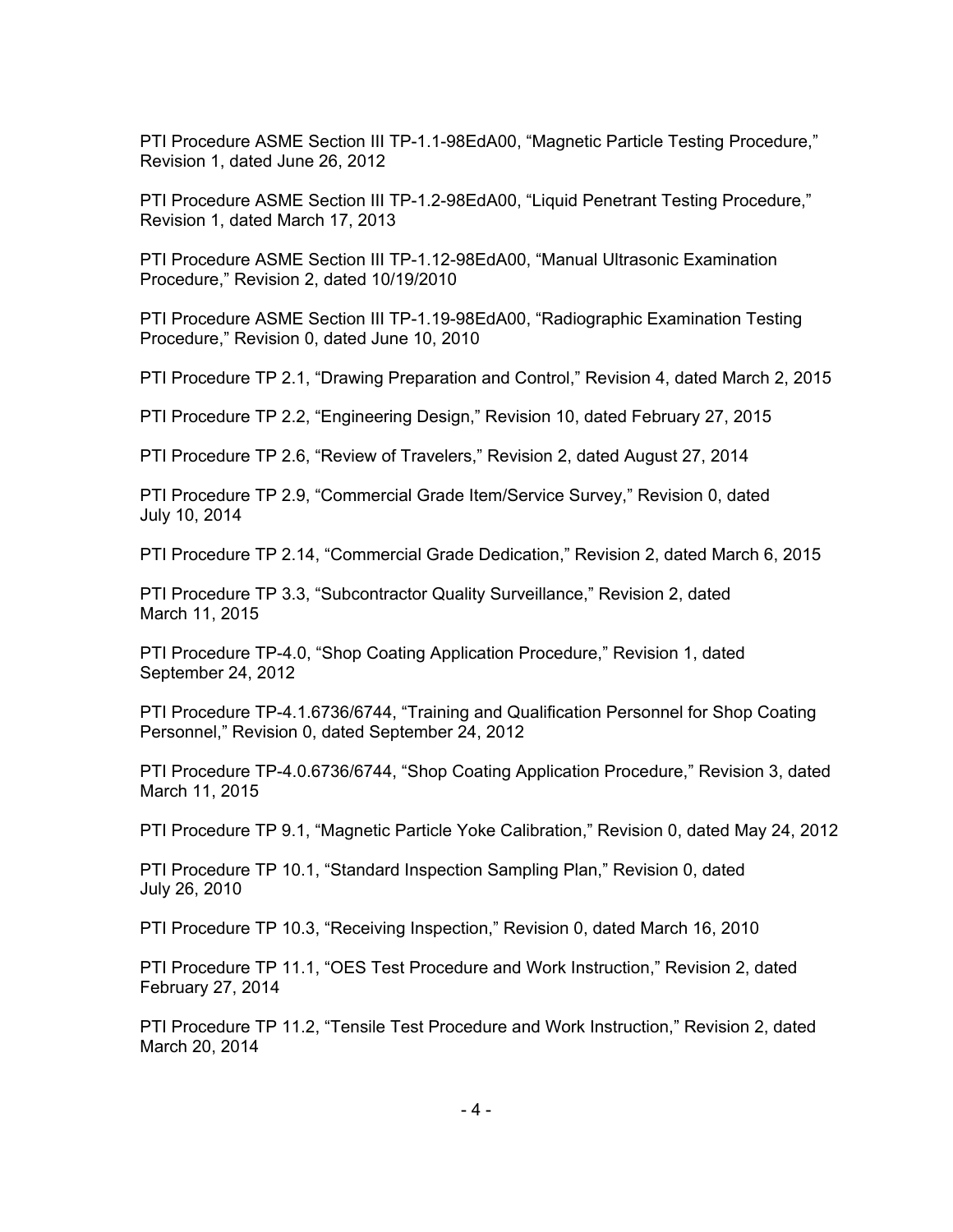PTI Procedure TP 11.4, "Nitrogen Test Procedure," Revision 0, dated June 26, 2014

PTI Procedure TP 12.3, "Gage Calibration," Revision 3, dated June 15, 2014

PTI Procedure TP 12.4, "Weld machine Qualification & Calibration Procedure," Revision 1, dated December 13, 2012

PTI Procedure TP-13.0 "Welding Material Control," Revision 1, dated April 24, 2013

PTI Procedure TP-16.1.6744.3, "Cable Bridge Test Procedure AP1000 Integrated Head Package," Revision 0, dated November 12, 2013

PTI Procedure TP-18.2, "Internal Audits," Revision 0, dated July 29, 2014

Welding Procedure PTA-Cp-3I, Revision 3, dated June 28, 2010

Welding Procedure PTN-Cp-1-3, Revision 1, dated March 6, 2013

Welding Procedure PTA-CA-1, Revision 3, dated October 20, 2004

Welding Procedure PTA-B-8U, Revision 4, dated July 13, 2009

Welding Procedure PTA-BH-8a, Revision 4, dated April 17, 2008

#### WEC Drawings

APP-MV10-V2-105, Integrated Head Package Cable Head Cable Bridge Assembly, Revision 4, dated July 11, 2013

APP-MV10-V2-382, Integrated Head Package Operating Deck Connector Assembly, Revision 2, dated July 25, 2011

APP-MV10-V6-260, Integrated Head Package Lower Shroud Assembly ICI Cable Support, Revision 1, dated October 5, 2010

#### Corrective Action Reports:

CAR 12-01, "Quality Plan Revision," dated January 3, 2012

CAR 12-06, "3 grinding disks were found in MOX shop area that were not marked as blue for use on stainless steel," dated April 17, 2012

CAR 12-07, "Nonconformance Reporting," dated March 22, 2012

CAR 13-02, "Traveler Major Change Requirement," dated January 30, 2013

CAR 13-26, "Control of Nonconforming Items," dated December 5, 2013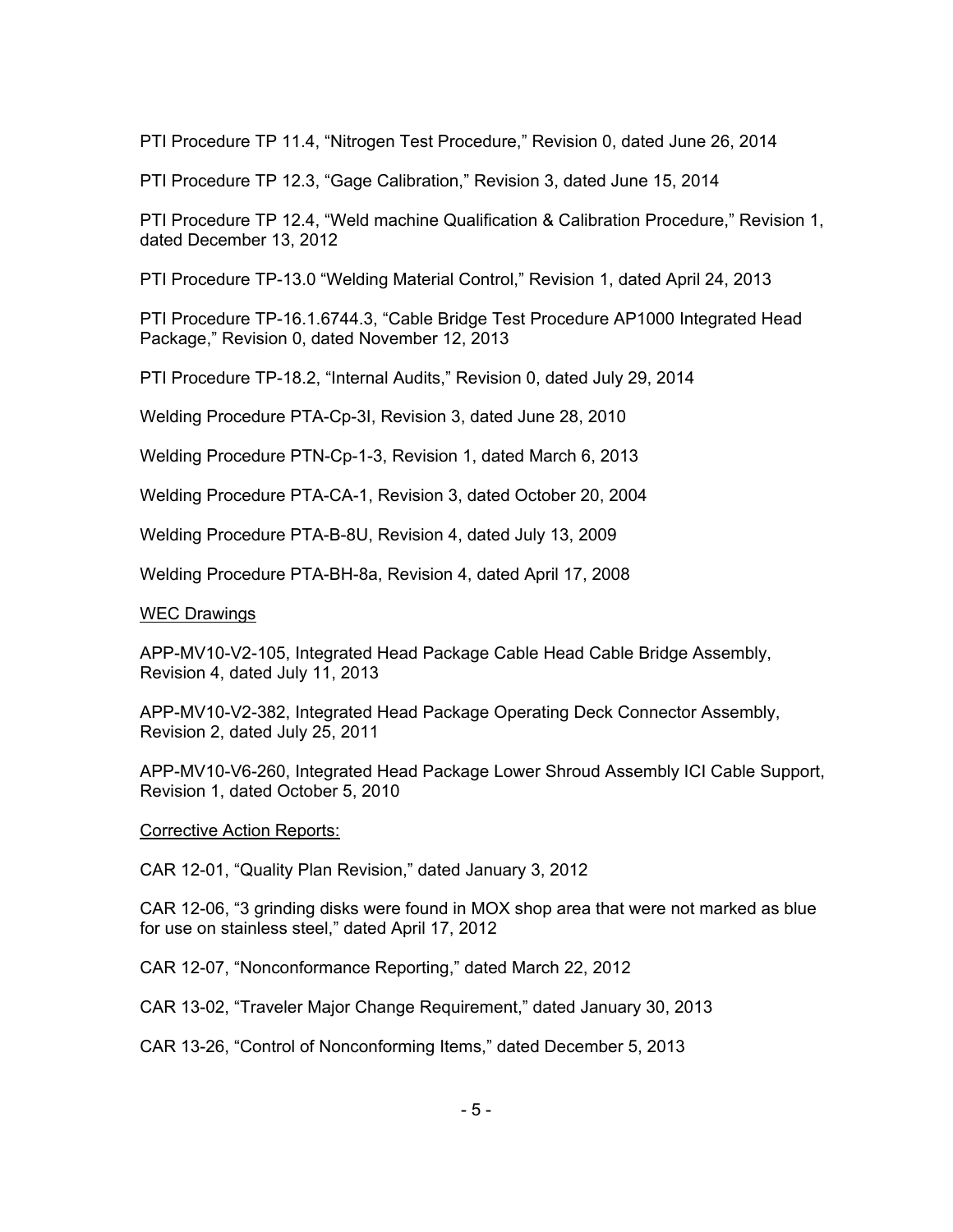CAR 14-09, "Traveler Requirements," dated April 2, 2014

CAR 14-27, "Vogtle 4 Radial Arm Hoist," dated July 22, 2014

CAR 14-31, "Supplier Corrective Action Request," dated August 19, 2015

CAR 15-06, "Trolley Bracket Stud," dated January 28, 2015

CAR 15-08, "Material procured as ASME Section III (P12-162) material and subsequently transferred for use in NQA-1 (N12-296) Nuclear Safety Related did not have commercial grade dedication performed," dated February 13, 2015

CAR 15-10, "Trolley Bracket Stud for Summer 2, 3 & Vogtle 3, 4," dated February 4, 2015

### Nonconformance Reports

NCR 11-454, "2-1/2" x 2-1/2" x ¼" Angle," dated March 24, 2010

NCR 12-194, "2-1/2" x 84" x 120" Plate," dated May 2, 2012

NCR 13-251, "V3-Lower Shroud DSR record discrepancies," dated June 26, 2013

NCR 13-438, "Unistrut failed material testing," Revision 1, dated February 18, 2015

NCR 14-082, "Used wrong material," Revision 1, dated February 19, 2014

NCR 14-105, "Threads on screw pad damaged," dated February 14, 2014

NCR 14-196, "Thickness for upper shroud lower flange (Summer 2) too thick," dated April 4, 2014

NCR 14-197, "Thickness for upper shroud lower flange (Vogtle 3) too thick," dated April 4, 2014

NCR 14-256, "Romer PTI-597," dated May 13, 2014

NCR 14-335, "Tapped hole for mounting bridge winch incorrect," dated September 3, 2014

NCR 14-371, "Outer diameter for 1 inch round bar failed to meet tolerance," dated July 22, 2014

NCR 14-394, "During use calipers were damaged by production for a non-final dimensional verification on the ID ide resulting in the calipers to be off by .009" dated August 7, 2014

NCR 14-396, "PTI neglected to provide the lowest service temperature in the procurement documents which resulted in materials being received without Charpy Impact Test being performed," dated August 7, 2014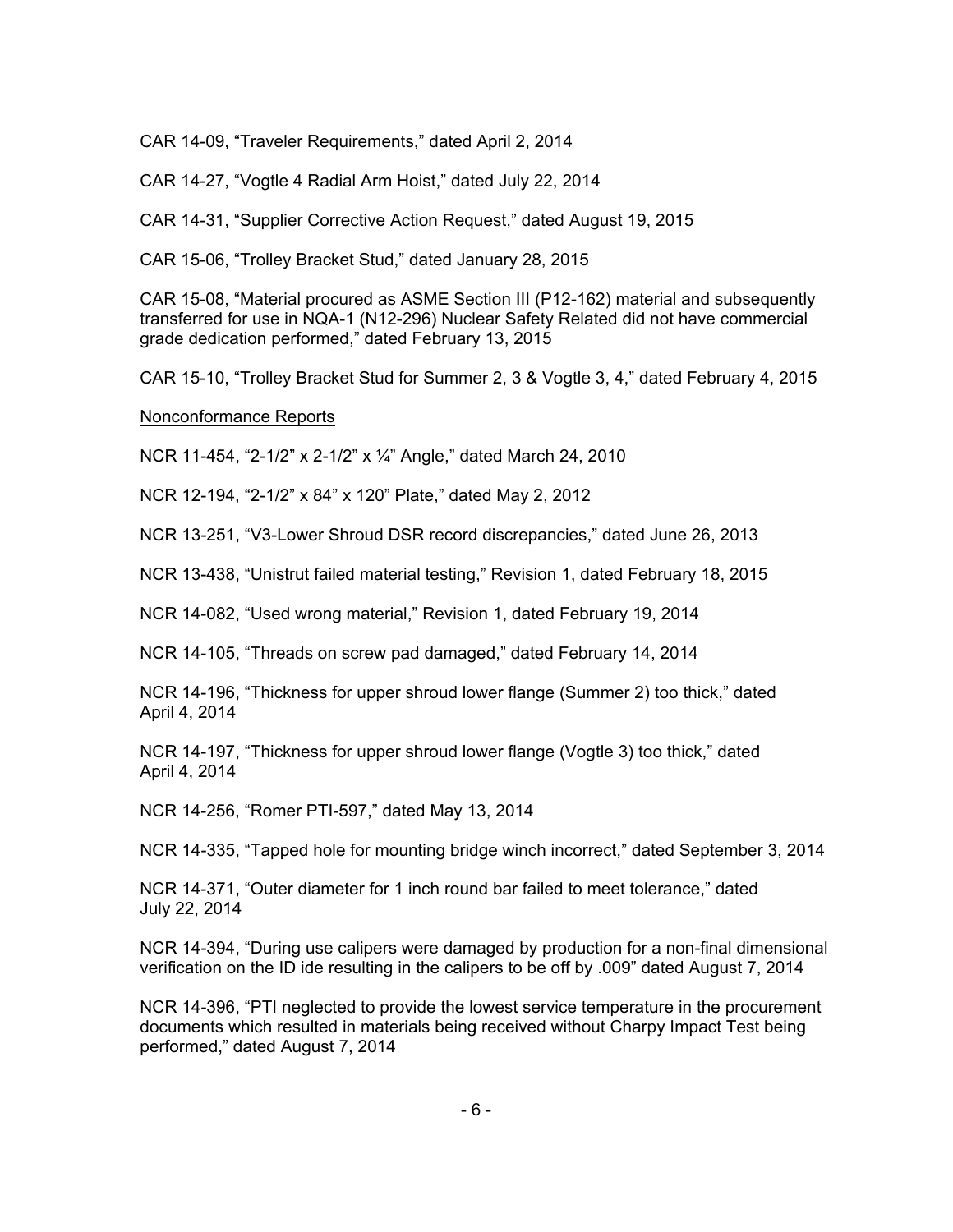NCR 14-561, "Carboline Carboguard paint received greater than 3 months old," dated December 19, 2014

NCR 15-005, "Bevel weld incorrect," dated January 5, 2015

NCR 15-006, "During use an internal sliding component of the calipers became dislodged and the caliper is not able to close," dated January 6, 2015

NCR 15-087, "Load Cell was sent out for annual calibration and was found out of tolerance," dated February 19, 2015

NCR 15-145, "Tripod Spreader dimensional requirements not met," dated March 25, 2015

NCR 15-165, "Penetrant inspection failure," dated April 3, 2015

NCR 15-173, "Approved Supplier List," dated April 13, 2015

NCR 15-176, "QA-7.1, Control of Purchased Items and Services," dated April 16, 2015

#### CARs/NCRs generated during inspection

CAR 15-02, "Calibration Log was not updated to reflect current status of out of service," dated April 15, 2015

CAR 15-04, "Measuring & Test Equipment in paint shop," dated April 15, 2015

CAR 15-15, "Approved Supplier List," dated April 15, 2015

CAR 15-16, "Quality Plating Co., Inc. is a commercial supplier and cannot qualify their procedure for 10CFR50 Appendix B work," dated April 15, 2015

CAR 15-17, "VT Procedure did not state the special illumination, instruments or equipment to be used," dated April 15, 2015

CAR 15-18, "Calibration Supplier," dated April 16, 2015

CAR 15-19, "FARO Certificate of Calibration not ISO 17025," Revision 1, dated April 16, 2015

CAR 15-20, "Environmental readings shall be taken at intervals not to exceed every two hours," dated April 16, 2015

CAR 15-21, "NCR and CAR forms contain information for trending that was not adequately utilized," April 16, 2015

CAR 15-22, "Justification of Sampling Plans," dated April 16, 2015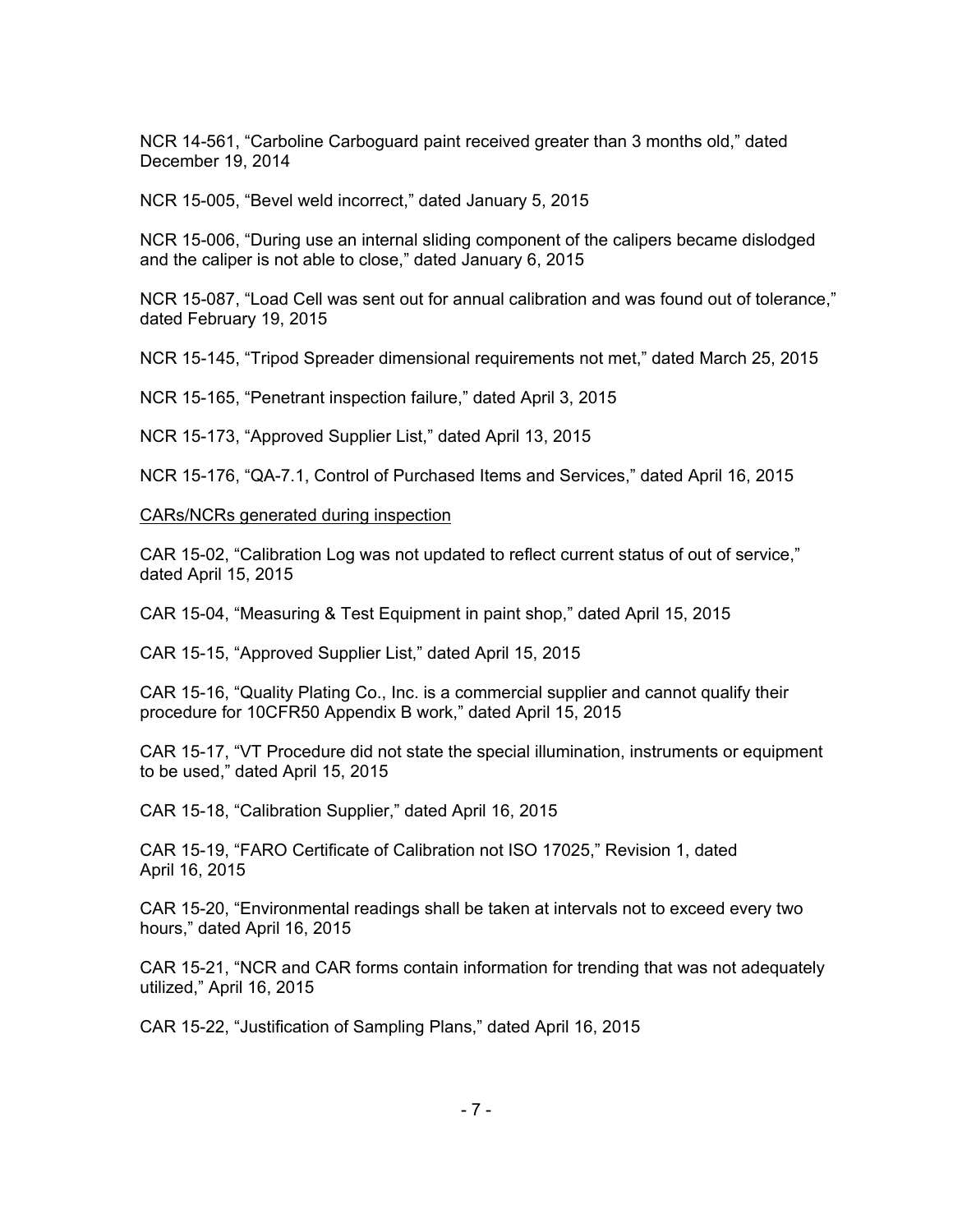NCR 15-170, "Contrary to requirement weld procedure PTA-B-8U was utilized for welding and acceptance," dated April 13, 2015

NCR 15-171, "Contrary to requirement weld procedure PTA-B-8U was utilized for welding and acceptance," dated April 13, 2015

Purchase Orders:

PO 87030, Purchase Order to Dubose National Energy Services for machining services, Revision 1, dated December 10, 2009

PO 92342, Purchase Order to Reliance Metalcenter for safety-related materials, Revision 5, dated June 30, 2010

PO 92705, Purchase Order to Energy & Process for safety related materials, Revision 2, dated July 21, 2010

PO 93394, Purchase Order to TW Metals for safety-related materials, Revision 2, dated August 19, 2010

PO 93693, Purchase Order to IMR KHA Test Laboratories for laboratory services, Revision 5, dated September 2, 2010

PO 95648, Purchase Order to Electrical Wholesale for laboratory services, Revision 1, dated November 29, 2010

PO 96767, Purchase Order to Edgen Murray Corporation for safety related materials, dated January 18, 2011

PO 97539, Purchase Order to Nova Machine Products COR for safety-related Pan Head Screws, Cap Screws, Threaded Rod, Hex Bolts, Structural Bolts, Jam Nuts, Washers, dated February 23, 2011

PO 98905, Purchase Order to IMR KHA Test Laboratory for laboratory services, dated April 27, 2011

PO 101825, Purchase Order to IMR Portland for laboratory services, Revision 1, dated October 31, 2011

PO 102327, Purchase Order to Hatfield Manufacturing for machining services, dated December 5, 2011

PO 102951, Purchase Order to Metallix Technologies Inc for safety-related materials, dated January 19, 2012

PO 103841, Purchase Order to Airgas for safety-related materials, dated April 5, 2012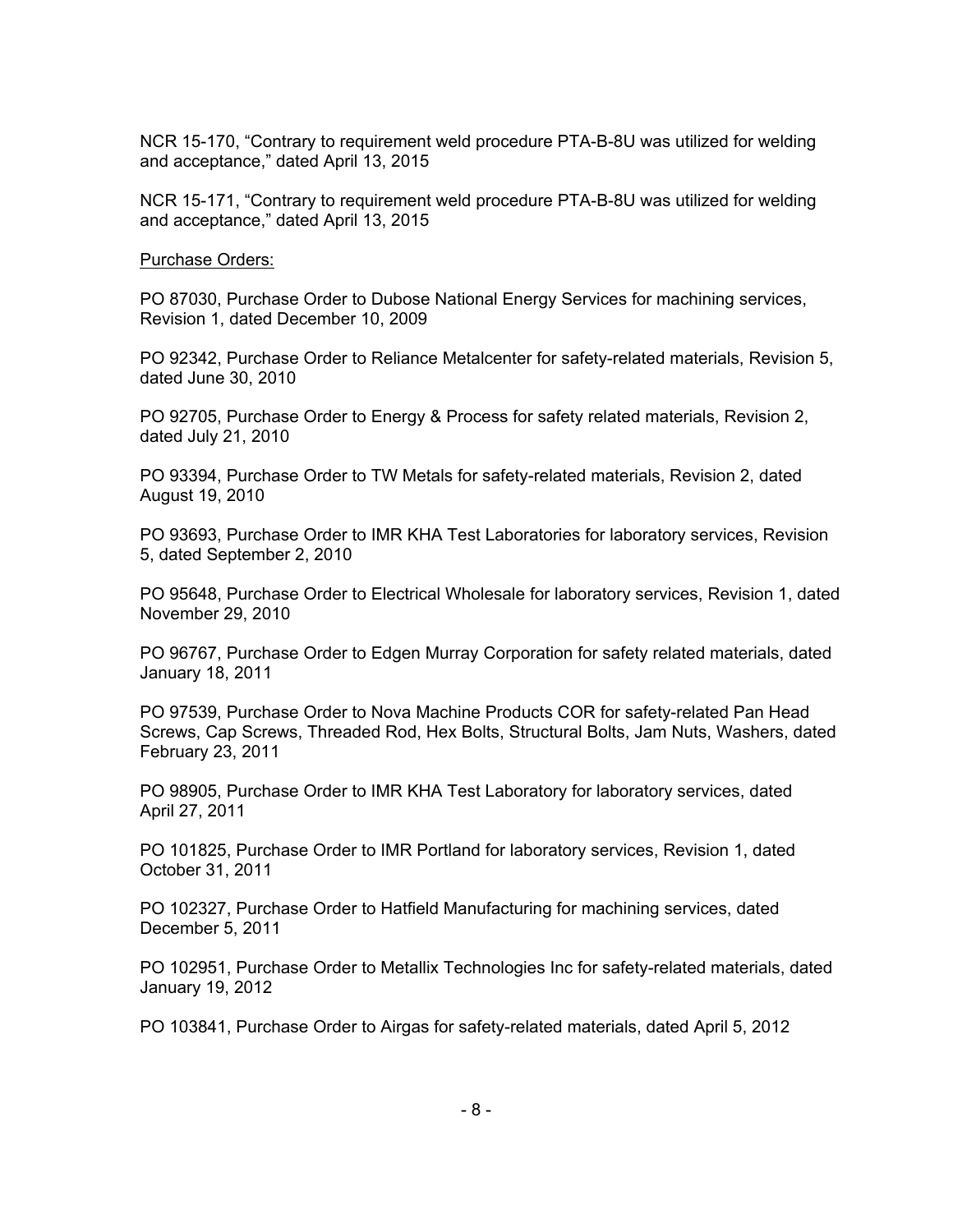PO 104212, Purchase Order to Element Huntington Beach for laboratory services, dated May 7, 2012

PO 104503, Purchase Order to Electrical Wholesale for laboratory testing, dated May 30, 2012

PO 104712, to IMR KHA Portland for chemical and testing services, dated June 6, 2012

PO 104717, Purchase Order to IMR Portland for laboratory services, Revision 2, dated June 12, 2012

PO 106589, to Electrical Wholesale for Unistrut Slotted Channels, dated October 25, 2012

PO 106457, Purchase Order to Bonneville Machine for machining services, Revision 4, dated October 15, 2012

PO 113507, to Axion Technical Services, for internal audit, dated May 2, 2014

PO 113758, Purchase Order to Ryerson & Son for commercial materials, Revision 1, dated May 27, 2014

PO 114943, Purchase Order to Dubose National Energy Services INC for safety-related materials, dated September 11, 2014

PO 115008, to FARO for calibration services, dated September 19, 2014

PO 115632, Purchase Order to Carboline Company for safety related materials, Revision 1, dated November 24, 2014

POs 11700 and 117001, to Western States Calibration for calibration services, Revision 0, dated April 8, 2015

#### Other documents:

Approved Supplier List, dated February 23, 2015

Hold Tags for NCR 15-165," dated April 3, 2015

10 CFR Part 21 Evaluation for 21-13-01, dated April 19, 2013

10 CFR Part 21 Evaluation for 21-14-01, dated March 7, 2014

10 CFR Part 21 Evaluation for 21-14-02, dated August 14, 2014

10 CFR Part 21 Evaluation for 21-14-03, dated October 6, 2014

10 CFR Part 21 Evaluation for 21-14-04, dated December 29, 2014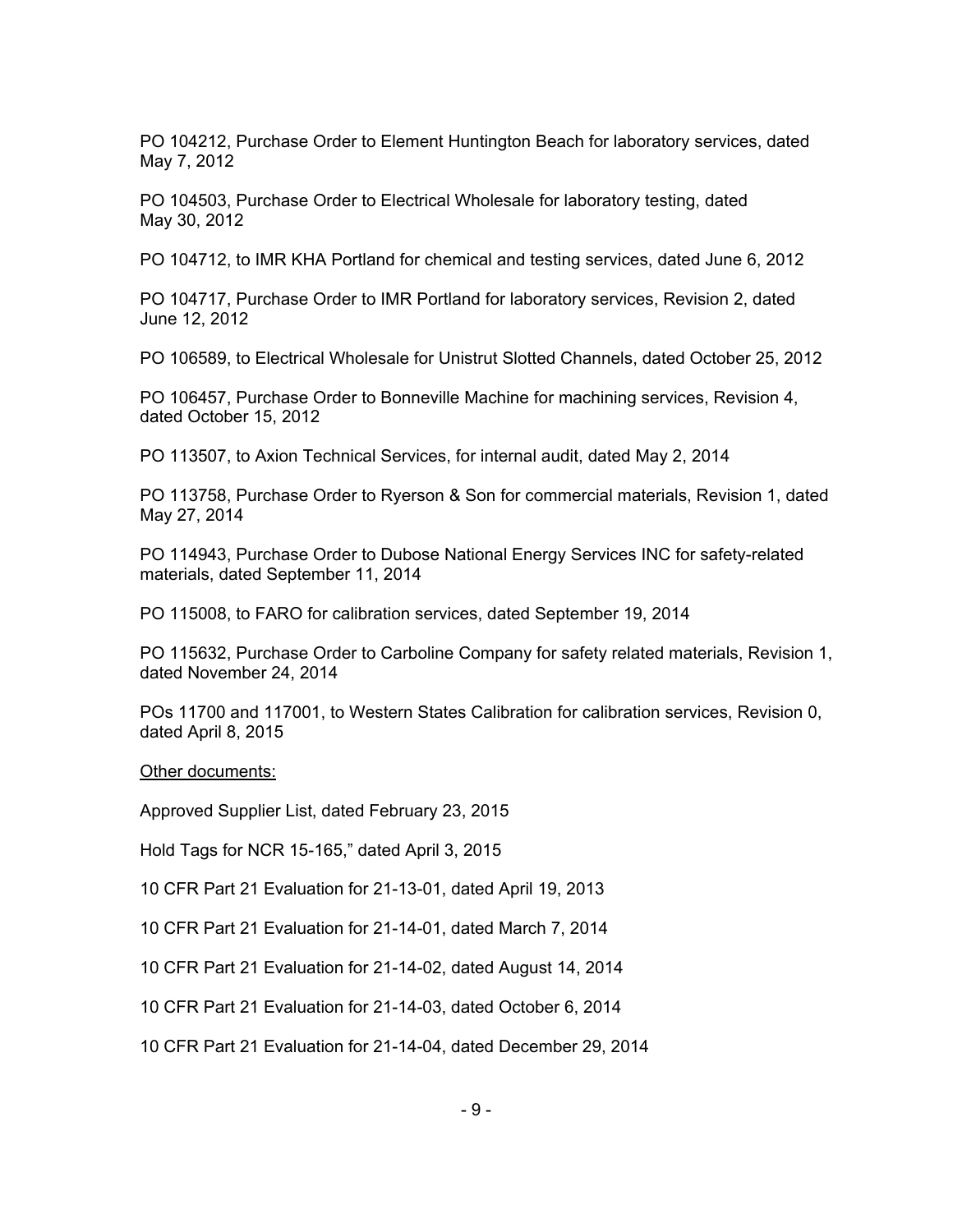10 CFR Part 21 Evaluation for 21-15-01, dated February 12, 2015

10 CFR Part 21 Evaluation for 21-15-02, dated April 13, 2015

Premier Technology, Inc. QA Annual Report for 2014, dated February 16, 2015

Premier Technology, Inc. QA Annual Report for 2013, dated February 6, 2014

ASTM D5144, "Use of Protective Coating Standards in Nuclear Power Plants," Revision 8, dated November 15, 2008

AP1000 Design Specification APP-G1-SX-001, "AP1000 Painting of Shop Fabricated Steel," Revision 6, dated June 18, 2012

AP1000 APP-GW-Z0-610, "Supplementary Manufacturing Information," Revision 0, dated September 25, 2006

AP1000 APP-MV10-Z0-201, "AP1000 Integrated Head Package Fabrication Specification," Revision 5

Response to Request for Information #4500630612/4500630606-001from Premier Technology to Westinghouse Electric Company, "Chrome Plating Requirements," dated May 14, 2015

### Calibration Records

Calibration records for: PTI-404 Mag Yoke Light, PTI-404 Mag Yoke, PTI-610 Bevel Protractor, PTI-612 Digital pressure Gauge, PTI-681 Infrared Thermometer, PTI-774 Digital Caliper, PTI-789 Radius Gauge, PTI-849 Free Path Test Gauge, PTI-1030 1.00 inch radius gauge, PTI-1072 Instrom Tensile Test Machine, PTI-1074 Reaker OES Spectrometer, PTI-1075 Digital Multimeter, PTI-1085 Load Cell, PTI-1152 Leco N2 Analyzer

Certificate of Calibration, Instron Calibration Laboratory for Satec Serial 600DXS3200, dated January 15, 2014

#### Commercial-Grade Dedication Documents

Commercial Grade Dedication Report Logs for AP1000 Integrated Head Package and Internal Lifting Devise

Certificate of Conformance (CoC) from IMR to PTI for PO No. 103835 for a 4" x 7" round bar, Heat No. A105097, dated April 24, 2012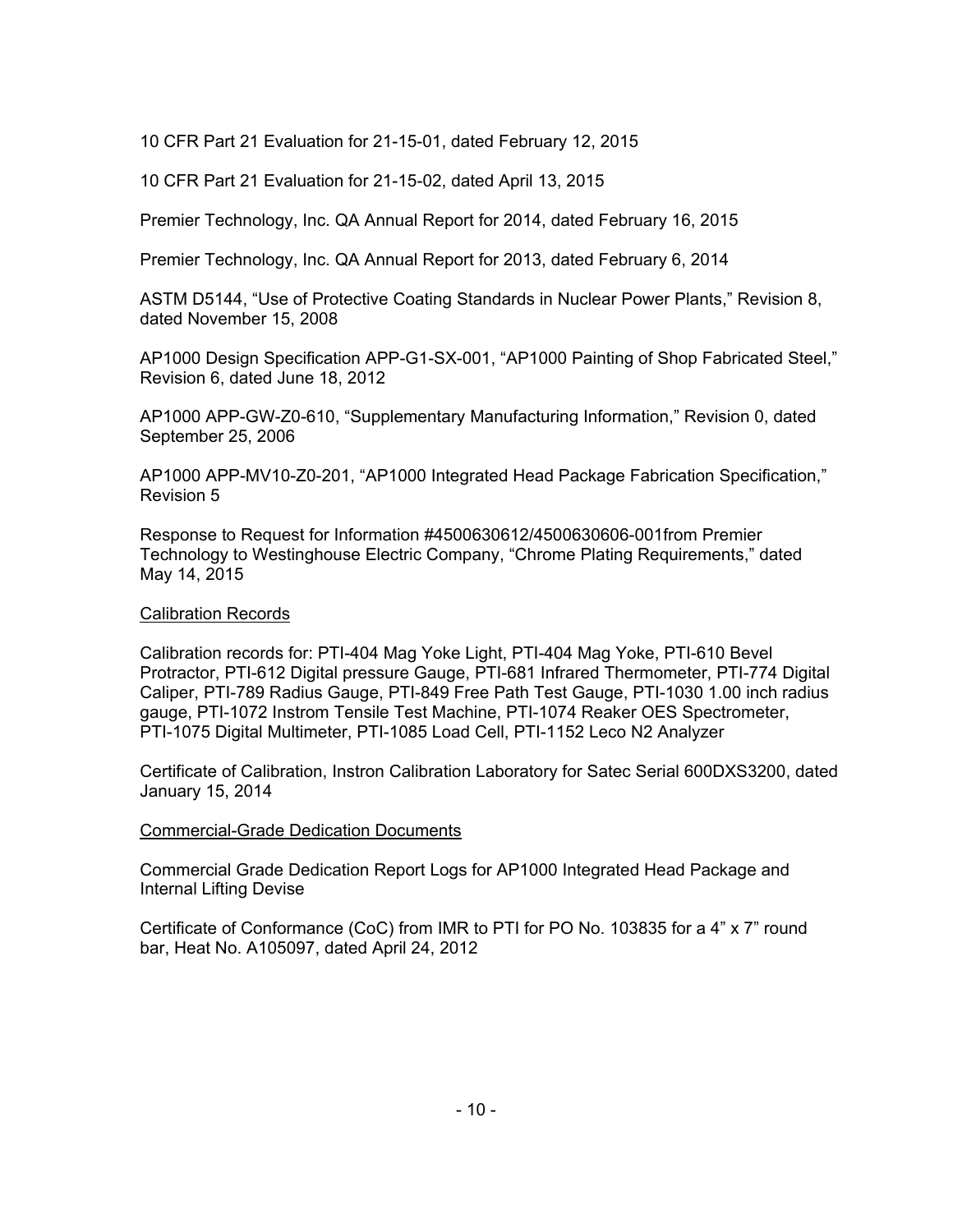CoC from IMR to PTI for PO No. 102637 for a 3/8" x4" x10" Plate, dated January 17, 2012

CoC from IMR to PTI for PO No. 102610, Revision 1, for a  $2-1/2$ " x  $4$ " x 12" Long Plate Coupon, dated January 17, 2012

CoC from IMR to PTI for PO No. 102610, Revision 1, for a 2-1/2" x 2-1/2" x  $\frac{1}{4}$ " @ 12" Angle, dated January 17, 2012

CoC from IMR to PTI for PO No. 101825 for a 2-1/2" x 2-1/2" x  $\frac{1}{4}$ " @ 10" Angle, dated November 15, 2011

Certificate of Compliance for PO No. 97211, for a WT 6 x 32.5 x 120", dated February 18, 2011

Certified Material Test Report (CMTR) from PTI for a 4" x20', A-588 Grade A, Heat Number AA105097, dated May 3, 2012

CMTR from PTI for a  $3/8$ " x 48" x 48" Plate, SA-572-50, Heat Number B0L554, dated February 24, 2012

CMTR from PTI for a 2-1/2" x 2-1/2" x  $\frac{1}{4}$ " x 20' Angle, SA-36, Heat No. PL1110466901, dated May 3, 2012

CMTR from PTI for a WT6 x 32.5 x 120", SA-36, Heat Number A053808, dated July 22, 2011

Commercial Grade Dedication (CGD) No. 10-44 of Flexicraft Industries, dated August 16, 2010

Commercial Grade Dedication (CGD) No.15-040, Job # 006736/006744, revision 0, dated April 13, 2015

CGD No. 10-98 of Flexicraft Industries, dated August 23, 2010

CGD No. 11-53 of Electrical Wholesale Supply Co., dated June 10, 2011

CGD No. 12-022 of ASTM A992 structural shapes, dated June 6, 2012

CGD No. 12-021 of ASTM A276, TP 304, HR, COND A bars and structural shapes, dated August 17, 2012

CGD No. 13-001 of Electrical Wholesale Supply Co., dated February 11, 2013

CGD No. 13-062 of FARO Technologies, Inc., dated October 15, 2014

CGD No. 14-008 of Futek Advance Sensor Technology, dated February 20, 2014

CGD No. 14-012 of ASTM A240 Plate, dated April 15, 2014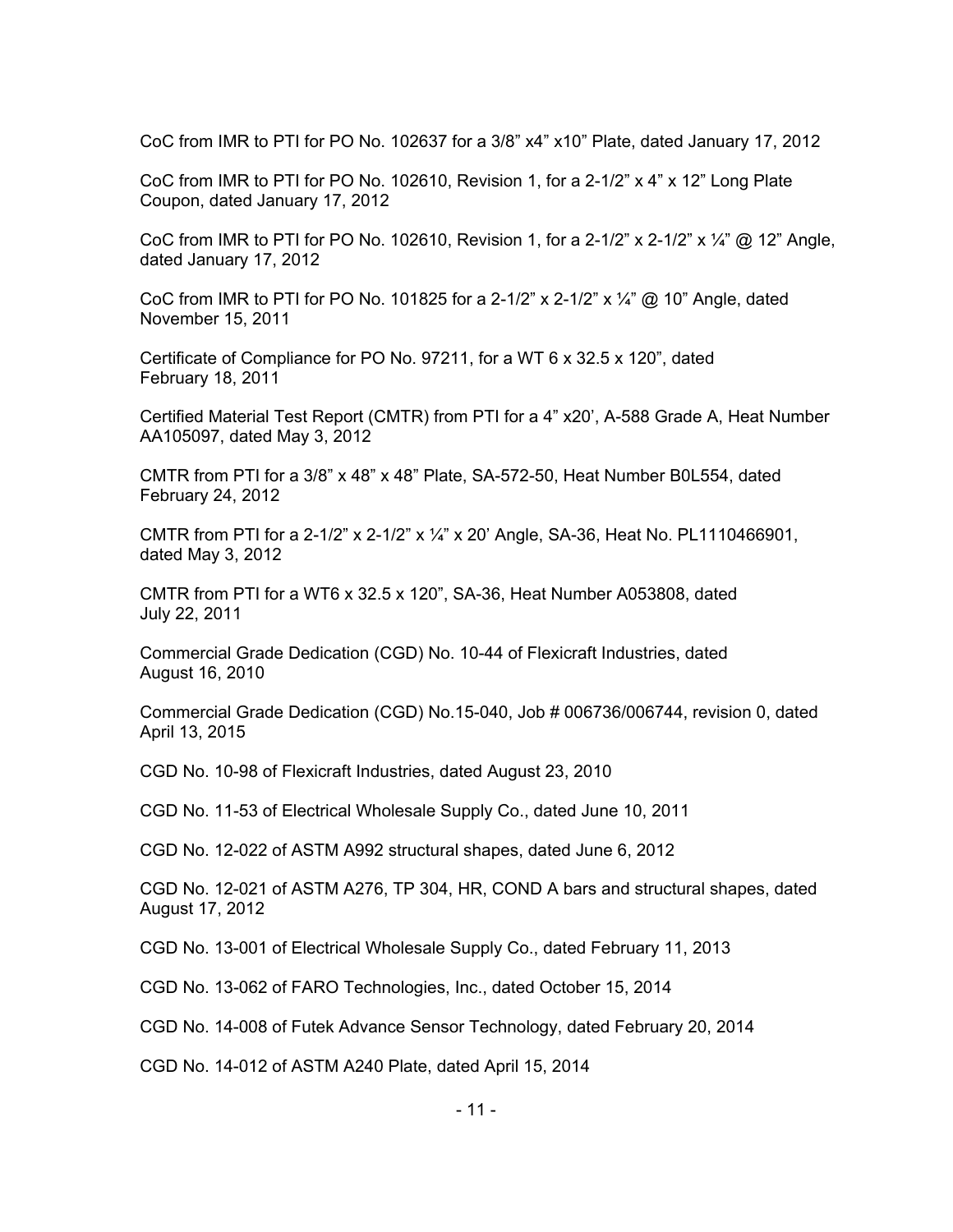CGD No. 14-013 of Ryerson, Revision 1, dated August 11, 2014

CGD No. 14-023 of Marmon Keystone, dated August 23, 2014

CGD No. 14-035 of Quality Plating Co. Inc, Revision 1, dated May 16, 2014

CGD No. 14-049 of Brammer Standard Company, dated May 28, 2014

CGD No. 14-047 of Hexagon Metrology Inc., dated June 25, 2014

CGD No. 14-079 of Howden Alphia Ventilation Systems, Revision 1, dated September 5, 2014

CGD No. 14-088 of Ryerson, Revision 1, dated November 4, 2014

CGD No. 14-093 of Instron Calibration Laboratory, dated November 11, 2014

Commercial Grade Survey (CGS) No. S14-004 of Quality Plating, dated March 6, 2014

CGS No. S11-05 of Hatfield Manufacturing, dated December 12, 2011

CGS No. S14-005 of Ryerson, dated December April 8, 2014

Supplier Audit Records

Audit Report No. 17048 of Western States Calibration, dated February 27, 2012 Annual Evaluation of Western States Calibration, dated December 2, 2014 Audit Report No. 11-026 of Reliance Metal Center, dated August 8, 2011 Annual Evaluation of Reliance Metal Center, dated December 30, 2013 Audit Report No. 17012 of Dubose National Energy Service, dated July 23, 2012 Annual Evaluation of Dubose National Energy Service, dated December 1, 2014 Annual Evaluation of Hatfield Manufacturing, dated November 29, 2012 Audit Report No. 17028 of Nova Machine Products Inc., dated June 15, 2012 Annual Evaluation of Nova Machine Products, dated December 4, 2014 Audit Report No. 11-004 of Lincoln Structural Solutions, dated October 31, 2014 Annual Evaluation of Lincoln Structural Solutions, dated December 2, 2104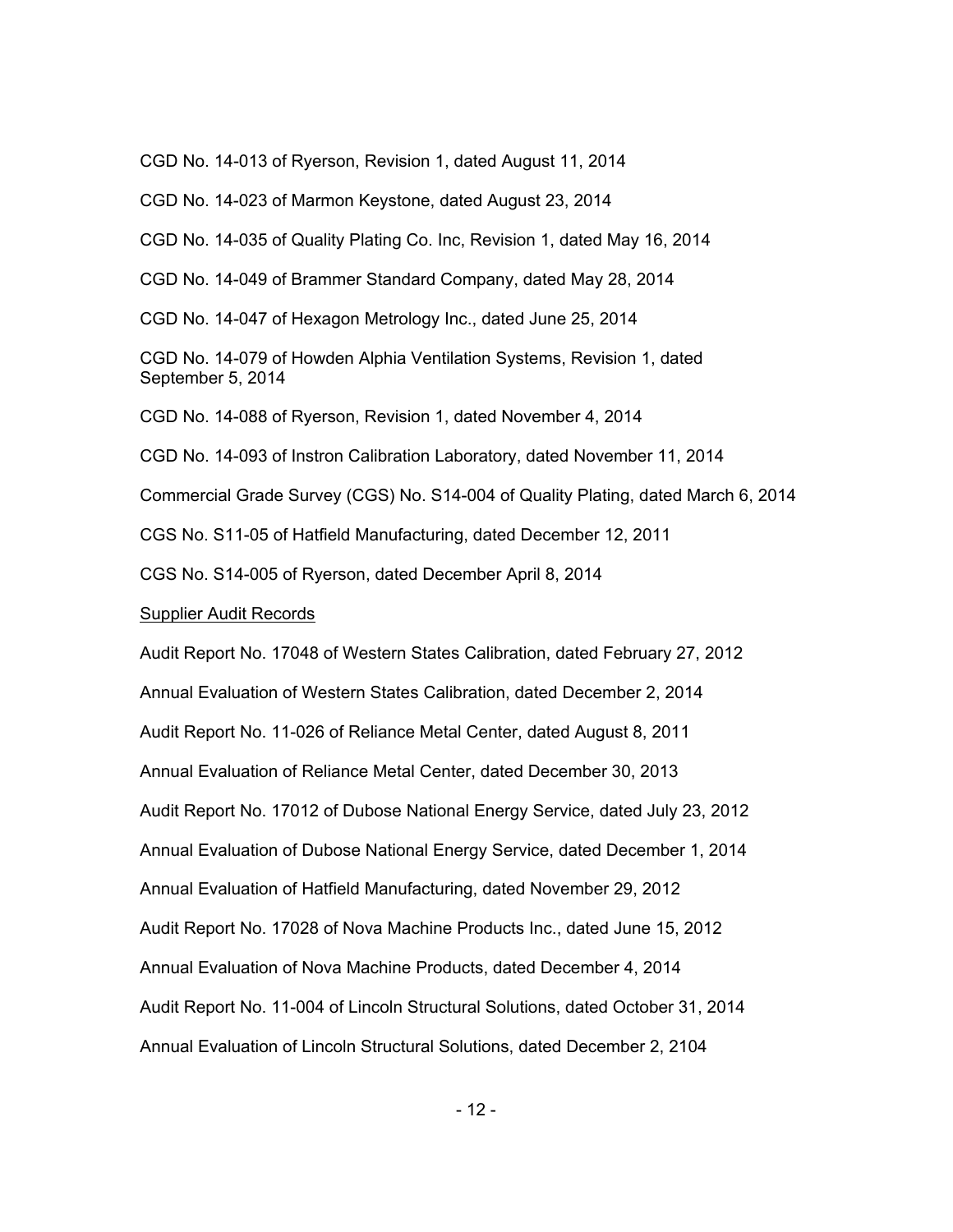Audit Report No. 18059 of IMR KHA, dated June 11, 2013

Annual Evaluation of IMR KHA, dated December 1, 2014 Audit Report No. 1204 of Energy and Process Corporation, dated January 24, 2013 Annual Evaluation of Energy and Process Corporation, dated December 1, 2014 Audit Report No. 14-002 of Element Huntington Beach, dated September 26, 2014 Annual Evaluation of Element Huntington Beach, dated December 4, 2014 Audit Report No. 2014-E02 of Airgas, Inc., dated February 22, 2014 Annual Evaluation of Airgas, Inc., dated December 1, 2014 Audit Report No. 19105 of TW Metals Nuclear Materials Solution, dated April 17, 2014 Annual Evaluation of TW Metals Nuclear Materials Solution, dated December 3, 2014 Audit Report No. 12-003 of Metallix Technologies, Inc., dated May 11, 2012 Internal Audits Audit Plan for Audit 14-001, Revision 1, dated July 8, 2014 Audit Report for Audit 14-001, dated May 22, 2014 Addendum to Internal Audit 14-001, dated May 3, 2014 Response to Internal Audit 14-001, dated May 3, 2014 Audit Plan for Audit 13-001, dated April 20, 2013 Audit Report for Audit 13-001, dated May 4, 2013 NIAC Audit Checklist Summary Sheet, dated July 8, 2014 Internal Audit Checklist for Audit 2012-01, dated May 20, 2012 Internal Audit Checklist for Audit 2013-01, dated May 4, 2013 Internal Audit Checklist for Audit 2014-01, dated May 3, 2014

Training and Qualification Records

P. Barker, AWS CWI 08100081 dated October 2008, & level II PT, dated October 2, 2014

J. Briggs, AWS CWI 05080321 dated August 2005, & Level II MT, dated October 1, 2014